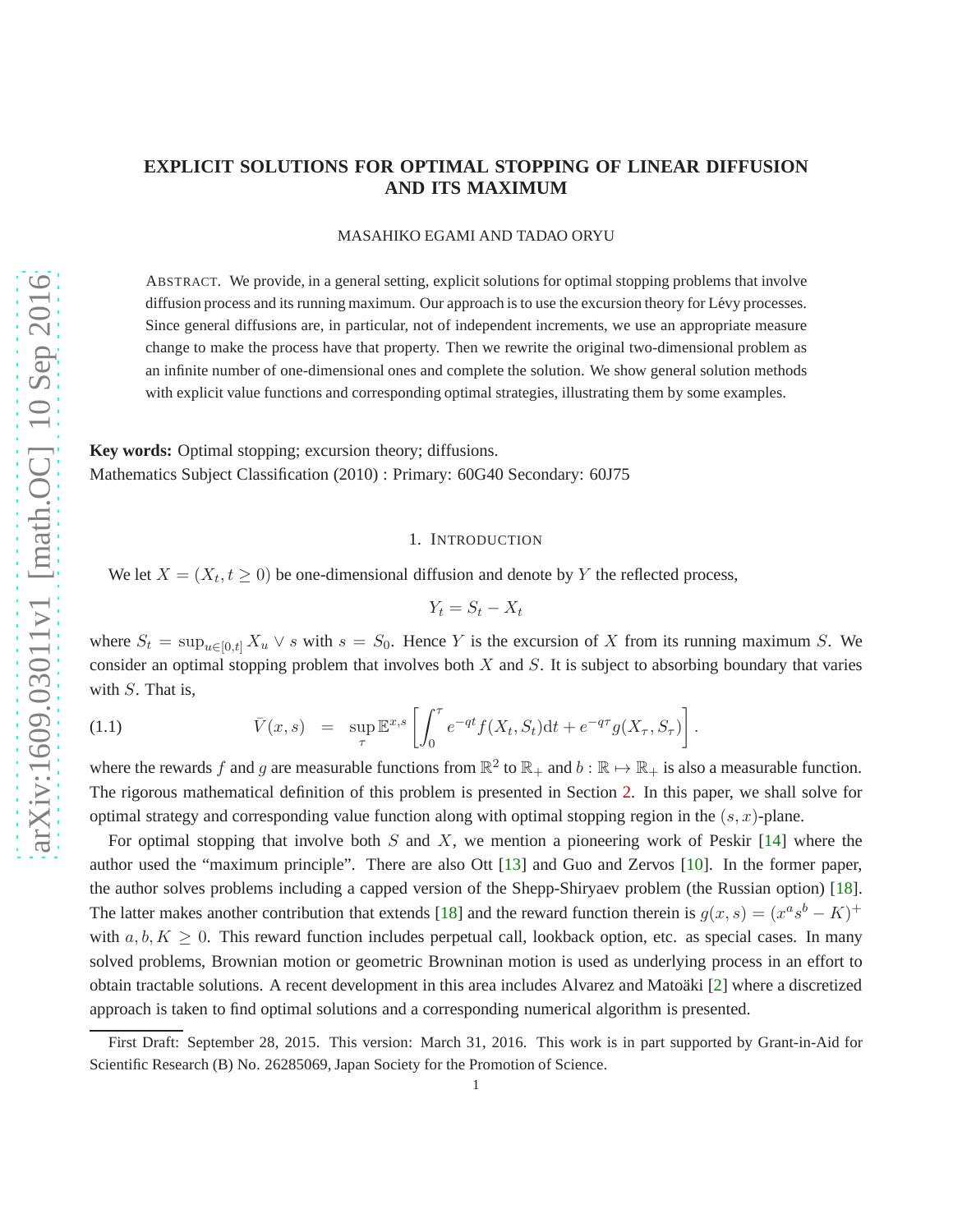#### 2 M. EGAMI AND T. ORYU

The idea of our solution method is the following: we look at excursions that occur from each level of S, during an excursion from level  $S_t = s$ , the value of  $S_t$  is fixed until X returns to s. Using this, the problems reduce to an infinite number of one-dimensional optimal stopping problems. In this spirit, we then attempt to rewrite the problem equation [\(1.1\)](#page-0-0) in the form of sequences of excursions. For finding the explicit form of the value function, we employ the theory of excursion of Lévy processes, in particular the characteristic measure that is related to the height of excursions. (Refer to Bertoin  $[4]$  as a general reference.) Since the diffusion X is not in general of independent increments, we use the measure change [\(3.3\)](#page-5-0) to make the diffusion behave like a Brownian motion under the new measure. Having done that, we solve, at each level of S, one-dimensional optimal stopping problems by using the excessive characterization of the value function. This corresponds to the concavity of the value function after certain transformation. We briefly review this transformation in Section [2.2.](#page-3-0) See Dynkin[\[9\]](#page-19-4), Alvarz[\[1\]](#page-18-2) and Dayanik and Karatzas [\[7\]](#page-18-3) for more details. For the excursion theory for spectrally negative Lévy processes (that have only downward jumps), we mention Avram et al. [\[3\]](#page-18-4), Pistorius [\[16\]](#page-19-5) [\[17\]](#page-19-6) and Doney [\[8\]](#page-19-7) where, among others, an exit problem of the reflected process Y is studied.

Our contributions in this paper may advance the literature in several respects: we do not assume any specific forms or properties in the reward functions (except for mild ones), and we provide *explicit* forms of the value function and illustrate the procedure of the solution method. In contrast to the literature, our approach is rather direct, without resorting to the variational inequality. See Section [3.](#page-4-0) Accordingly, the solution method can be applied in a more general setting.

The rest of the paper is organized as follows. In Section [2,](#page-1-0) we formulate a mathematical model with a review of some important facts of linear diffusions, and then find an optimal solution. The key step is to represent and compute the value  $V(s, s)$ , which is handled in Sections [3](#page-4-0) and [4.](#page-6-0) Under the mild assumptions (Assumption [4.1\)](#page-7-0), we present  $V(s, s)$  in an explicit form. The next step is to find  $V(x, s)$  in Section [5.](#page-12-0) Moreover, we shall demonstrate the methodology by using a new problem (Section [5.1\)](#page-13-0) as well as some problems in the literature (Section [4.3.1](#page-10-0) and [4.3.2\)](#page-11-0). Let us stress that the new problem might not be easily handled by the conventional methods. Appendices include a proof of the technical lemma and some discussion about the *smooth-fit principle* in this problem.

#### 2. MATHEMATICAL MODEL

<span id="page-1-0"></span>Let the diffusion process  $X = \{X_t; t \geq 0\}$  represent the state variable defined on the probability space  $(\Omega, \mathcal{F}, \mathbb{P})$ , where  $\Omega$  is the set of all possible realizations of the stochastic economy, and  $\mathbb P$  is a probability measure defined on F. The state space of X is given by  $(l, r) := \mathcal{I} \subseteq \mathbb{R}$ , where l and r are *natural boundaries*. That is, X cannot start from and exit from l or r. We denote by  $\mathbb{F} = {\{\mathcal{F}_t\}}_{t\geq0}$  the filtration with respect to which  $X$  is adapted and with the usual conditions being satisfied. We assume that  $X$  satisfies the following stochastic differential equation:

$$
dX_t = \mu(X_t)dt + \sigma(X_t)dB_t, \quad X_0 = x,
$$

where  $\mu(x), \sigma(x) \in \mathbb{R}$  for any  $x \in \mathbb{R}$  and  $B = \{B_t : t \ge 0\}$  is a standard Brownian motion.

The running maximum process  $S = \{S_t; t \ge 0\}$  with  $s = S_0$  is defined by  $S_t = \sup_{u \in [0,t]} X_u \vee s$ . In addition, we write Y for the reflected process defined by  $Y_t = S_t - X_t$ . We consider the following optimal stopping problem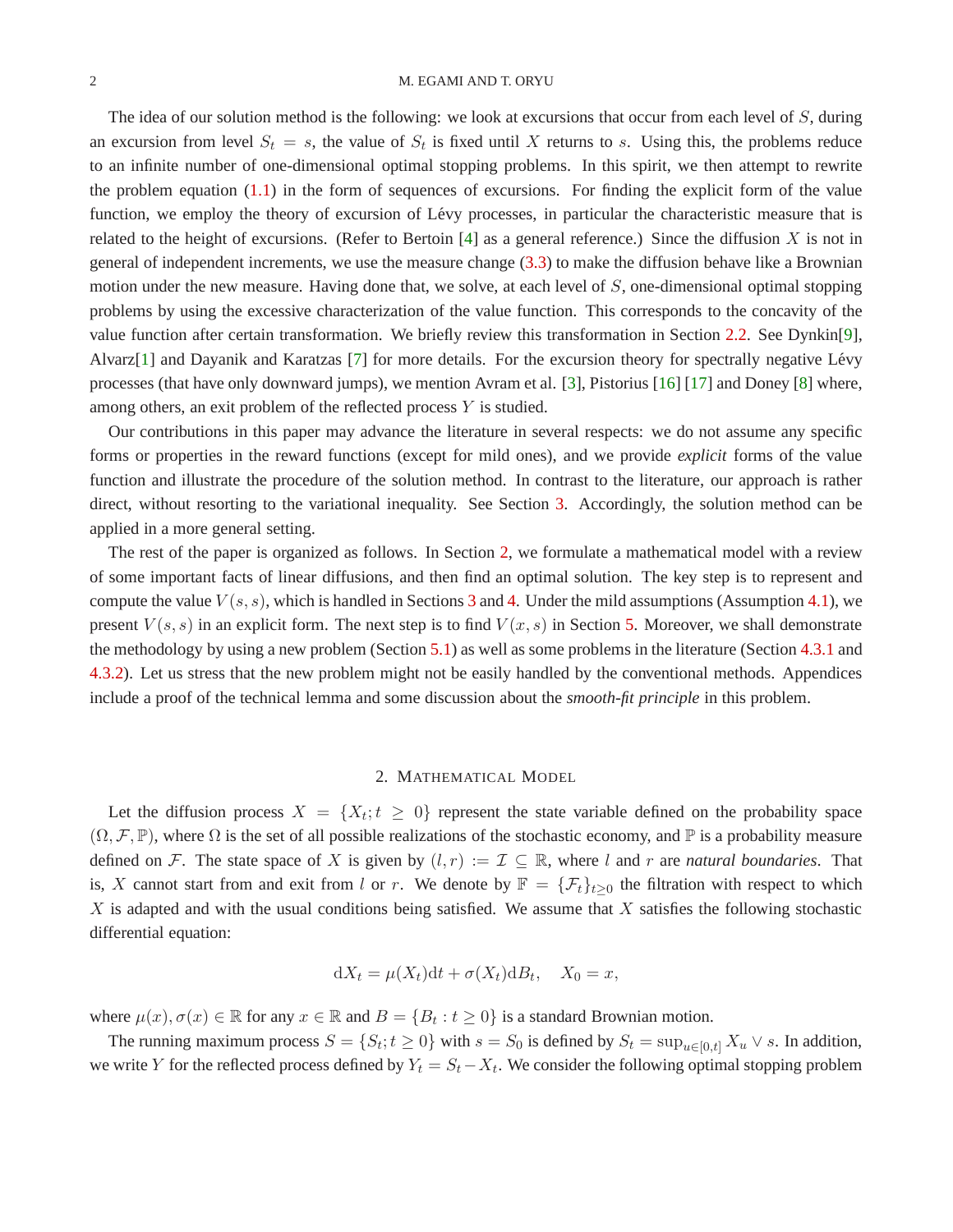and the value function  $\bar{V} : \mathbb{R}^2 \to \mathbb{R}$  associated with initial values  $X_0 = x$  and  $S_0 = s$ ;

<span id="page-2-0"></span>(2.1) 
$$
\overline{V}(x,s) = \sup_{\tau \in S} \mathbb{E}^{x,s} \left[ \int_0^{\tau} e^{-qt} f(X_t, S_t) dt + e^{-q\tau} g(X_{\tau}, S_{\tau}) \right]
$$

where  $\mathbb{P}^{x,s}(\cdot) := \mathbb{P}(\cdot | X_0 = x, S_0 = s)$  and  $\mathbb{E}^{x,s}$  is the expectation operator corresponding to  $\mathbb{P}^{x,s}$ ,  $q \ge 0$  is the constant discount rate and  $S$  is the set of all  $\mathbb F$ -adapted stopping times. The payoff is composed of two parts; the running income to be received continuously until stopped, and the terminal reward part. The running income function  $f : \mathbb{R}^2 \mapsto \mathbb{R}$  is a measurable function that satisfies

$$
\mathbb{E}^{x,s}\left[\int_0^\infty e^{-qt}|f(X_t, S_t)|\mathrm{d}t\right] < \infty.
$$

The reward function  $g : \mathbb{R}^2 \to \mathbb{R}_+$  is assumed to be measurable. Our main purpose is to calculate  $\bar{V}$  and to find the stopping time  $\tau^*$  which attains the supremum.

For each collection  $D = (D(s))_{s \in \mathbb{R}}$  of Borel measurable sets, we define a stopping time  $\tau(D)$  by

(2.2) 
$$
\tau(D) := \inf \{ t \ge 0 : S_t - X_t \in D(S_t) \},
$$

and define a set of stopping times S' by  $S' := \{\tau(D)\}\$ . In other words,  $\tau(D)$  is the first time the excursion  $S - X$ from level, say  $S = s$ , enters the region  $D(s)$ . Suppose that  $D(m) = (c, +\infty)$  for any  $m \in \mathbb{R}$ , we write

<span id="page-2-1"></span>
$$
\tau_c := \inf\{t \ge 0 : S_t - X_t > c\}.
$$

2.1. **Optimal Strategy.** We will reduce the problem [\(2.1\)](#page-2-0) to an infinite number of one-dimensional optimal stop-ping problem and discuss the optimality of the proposed strategy [\(2.2\)](#page-2-1). Let us denote by  $\bar{f}: \mathbb{R}^2 \mapsto \mathbb{R}$  the  $q$ -potential of f:

$$
\bar{f}(x,s) := \mathbb{E}^{x,s} \left[ \int_0^\infty e^{-qt} f(X_t, S_t) dt \right].
$$

From the strong Markov property of  $(X, S)$ , we have

(2.3)  
\n
$$
\mathbb{E}^{x,s} \left[ \int_0^{\tau} e^{-qt} f(X_t, S_t) dt \right]
$$
\n
$$
= \mathbb{E}^{x,s} \left[ \int_0^{\infty} e^{-qt} f(X_t, S_t) dt - \int_{\tau}^{\infty} e^{-qt} f(X_t, S_t) dt \right]
$$
\n
$$
= \bar{f}(x, s) - \mathbb{E}^{x,s} \left[ \mathbb{E} \left[ \int_{\tau}^{\infty} e^{-qt} f(X_t, S_t) dt \mid \mathcal{F}_{\tau} \right] \right]
$$
\n
$$
= \bar{f}(x, s) - \mathbb{E}^{x,s} \left[ e^{-q\tau} \mathbb{E}^{X_{\tau}, S_{\tau}} \left[ \int_0^{\infty} e^{-qt} f(X_t, S_t) dt \right] \right]
$$
\n
$$
= \bar{f}(x, s) - \mathbb{E}^{x,s} \left[ e^{-q\tau} \bar{f}(X_{\tau}, S_{\tau}) \right]
$$

Hence the value function  $\overline{V}$  can be written as

$$
\bar V(x,s)\ =\ \bar f(x,s)+V(x,s),
$$

where

(2.4) 
$$
V(x,s) := \sup_{\tau \in \mathcal{S}} \mathbb{E}^{x,s} \left[ e^{-q\tau} (g - \bar{f})(X_{\tau}, S_{\tau}) \right].
$$

Since  $\bar{f}(x, s)$  has nothing to do with the choice of  $\tau$ , we concentrate on  $V(x, s)$ .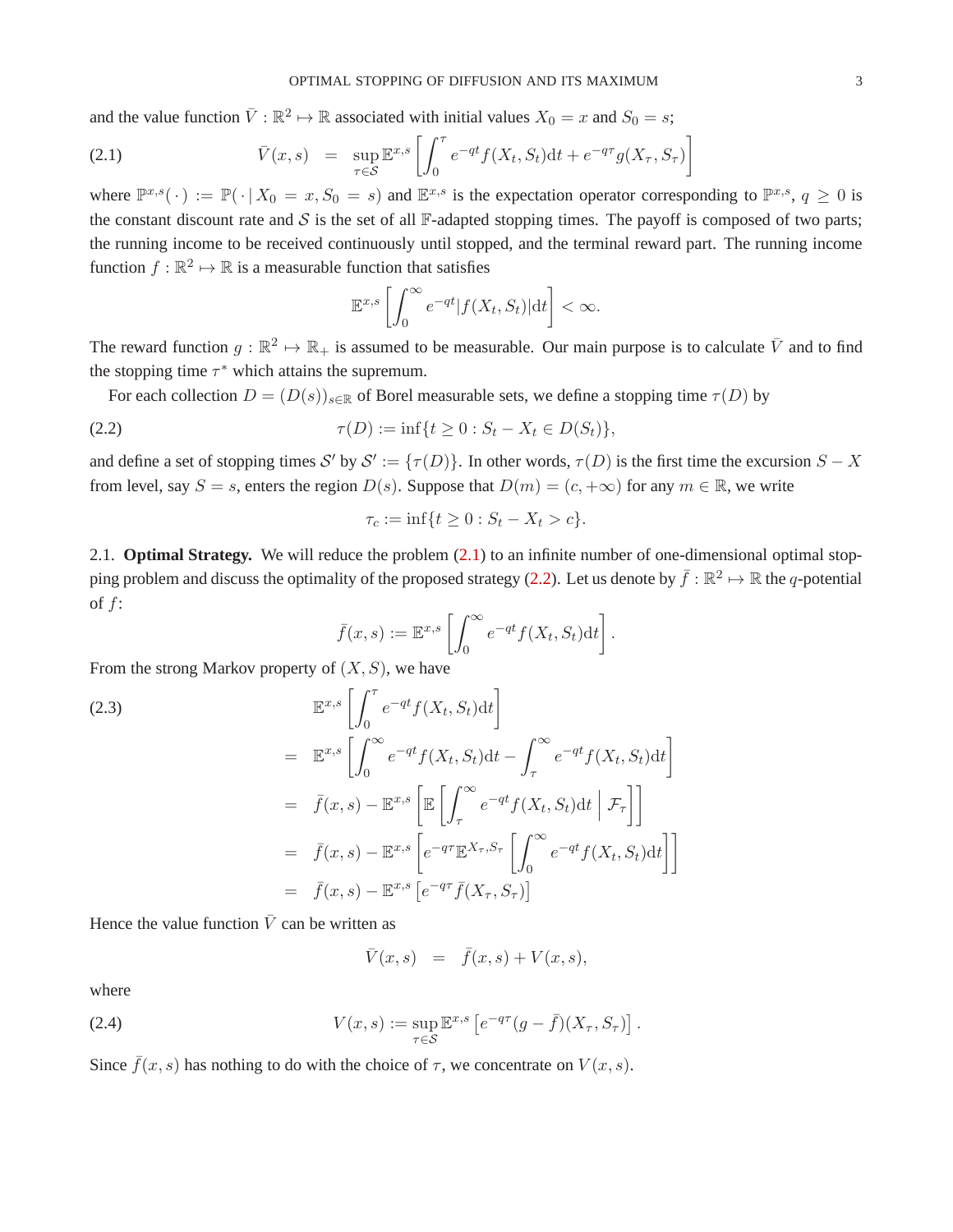Let us first define the first passage times of  $X$ :

$$
T_a := \inf\{t \ge 0 : X_t > a\}
$$
 and  $T_a^- := \inf\{t \ge 0 : X_t < a\}.$ 

By the dynamic programming principle, we can write  $V(x, s)$  as

<span id="page-3-1"></span>(2.5) 
$$
V(x,s) = \sup_{\tau \in S} \mathbb{E}^{x,s} \left[ 1\!\!1_{\{\tau < \theta\}} e^{-q\tau} (g - \bar{f})(X_\tau, S_\tau) + 1\!\!1_{\{\theta < \tau\}} e^{-q\theta} V(X_\theta, S_\theta) \right],
$$

for any stopping time  $\theta \in \mathcal{S}$ . See, for example, Pham [\[15\]](#page-19-8) page 97. Now we set  $\theta = T_s$  in [\(2.5\)](#page-3-1). For each level  $S = s$  from which an excursion  $Y = S - X$  occurs, the value S does not change during the excursion. Hence, during the first excursion interval from  $S_0 = s$ , we have  $S_t = s$  for any  $t \leq T_s$ , and [\(2.5\)](#page-3-1) can be written as the following one-dimensional problem for the state process  $X$ ;

$$
V(x,s) = \sup_{\tau \in S} \mathbb{E}^{x,s} \left[ 1\!\!1_{\{\tau < T_s\}} e^{-q\tau} (g - \bar{f})(X_\tau, s) + 1\!\!1_{\{T_s < \tau\}} e^{-qT_s} V(s, s) \right].
$$

Now we can look at *only* the process X and find  $\tau^* \in S$ .

In relation to  $(2.6)$ , we consider the following one-dimensional optimal stopping problem as for X and its value function  $\widehat{V} : \mathbb{R}^2 \mapsto \mathbb{R}$ ;

<span id="page-3-2"></span>(2.6) 
$$
\widehat{V}(x,s) = \sup_{\tau \in \mathcal{S}} \mathbb{E}^{x,s} \left[ 1\!\!1_{\{\tau < T_s\}} e^{-q\tau} (g - \bar{f})(X_\tau, s) + 1\!\!1_{\{T_s < \tau\}} e^{-q\tau_s} K \right],
$$

where  $K \geq 0$  is a constant. Note that  $V = \hat{V}$  holds when  $K = V(s, s)$ , and we shall present how to characterize and compute  $V(s, s)$  in Sections [3](#page-4-0) and [4.](#page-6-0)

Recall that, in pursuit of optimal strategy  $\tau^*$  in the linear diffusion case, we can utilize the full characterization of the value function and optimal stopping rule. In particular, an optimal stopping is, in a very general setup, attained by the *threshold strategy*. That is, one should stop X when at the first time that X enters a certain region, called stopping region. See Dayanik and Karatzas [\[7\]](#page-18-3); Propositions 5.7 and 5.14. See also Pham [\[15\]](#page-19-8); Section 5.2.3. Note that, however, writing the value of  $V(s, s)$  in an explicit form is not trivial and is an essential part of the solution, which we shall do in the next section (see Propositions [3.1](#page-6-1) and [4.1\)](#page-8-0).

<span id="page-3-0"></span>2.2. **Important Facts of Diffusions.** Let us recall the fundamental facts about one-dimensional diffusions; let the differential operator  $A$  be the infinitesimal generator of the process  $X$  defined by

$$
\mathcal{A}v(\cdot) = \frac{1}{2}\sigma^2(\cdot)\frac{d^2v}{dx^2}(\cdot) + \mu(\cdot)\frac{dv}{dx}(\cdot)
$$

and consider the ODE  $(A - q)v(x) = 0$ . This equation has two fundamental solutions:  $\psi(\cdot)$  and  $\varphi(\cdot)$ . We set  $\psi(\cdot)$ to be the increasing and  $\varphi(\cdot)$  to be the decreasing solution. They are linearly independent positive solutions and uniquely determined up to multiplication. It is well known that

<span id="page-3-4"></span>(2.7) 
$$
\mathbb{E}^{x}[e^{-\alpha \tau_{z}}] = \begin{cases} \frac{\psi(x)}{\psi(z)}, & x \leq z, \\ \frac{\varphi(x)}{\varphi(z)}, & x \geq z. \end{cases}
$$

For the complete characterization of  $\psi(\cdot)$  and  $\varphi(\cdot)$ , refer to Itô and McKean [\[11\]](#page-19-9). Let us now define

<span id="page-3-3"></span>(2.8) 
$$
F(x) := \frac{\psi(x)}{\varphi(x)}, \quad x \in \mathcal{I}.
$$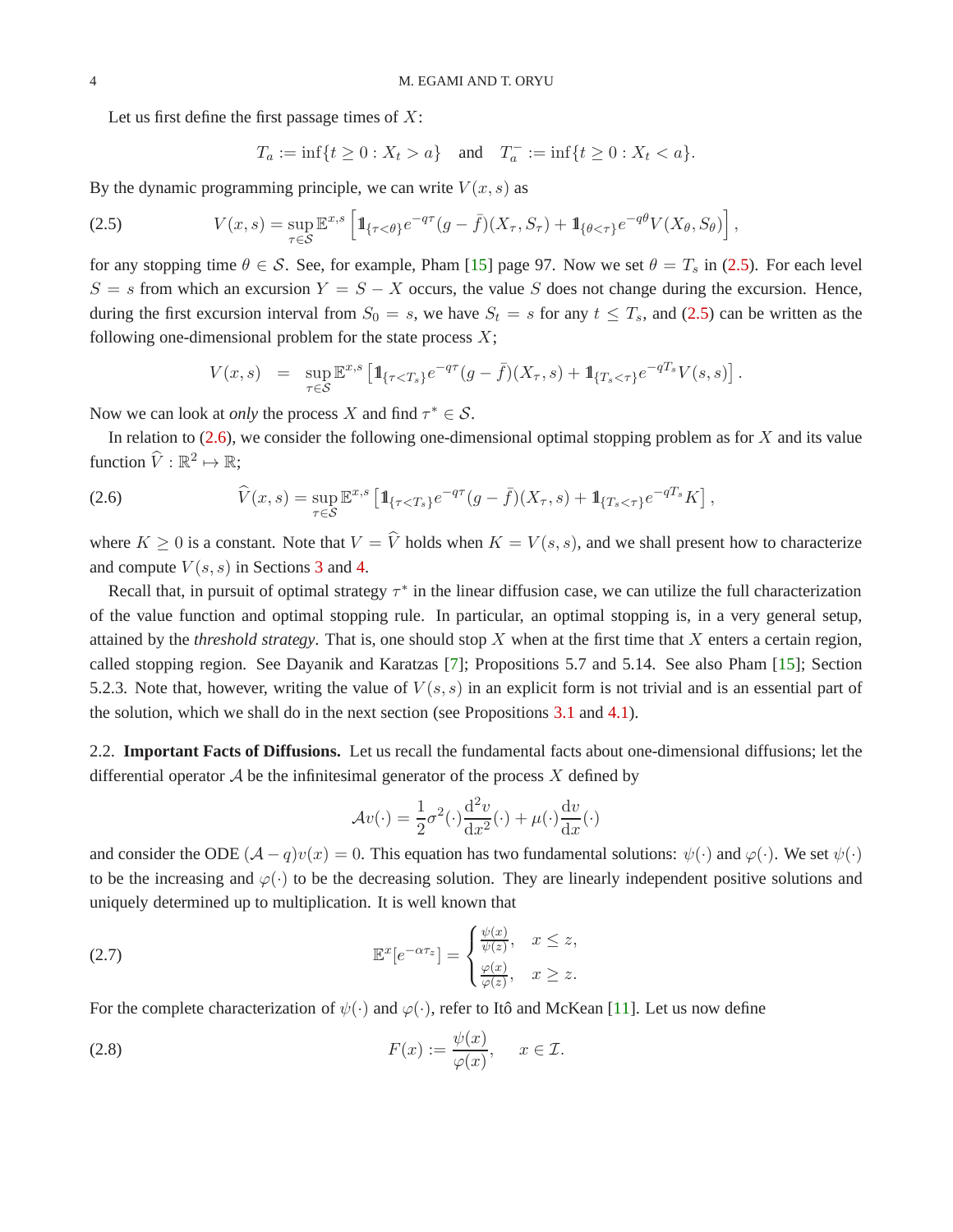Then  $F(\cdot)$  is continuous and strictly increasing. Next, following Dynkin (pp. 238, [\[9\]](#page-19-4)), we define concavity of a function with respect F as follows: A real-valued function u is called F-concave on I if, for every  $x \in [l, r] \subseteq \mathcal{I}$ ,

$$
u(x) \ge u(l) \frac{F(r) - F(x)}{F(r) - F(l)} + u(r) \frac{F(x) - F(l)}{F(r) - F(l)}.
$$

Now consider the optimal stopping problem:

<span id="page-4-1"></span>
$$
V(x) = \sup_{\tau \in \mathcal{S}} \mathbb{E}^x[e^{-q\tau}h(X_{\tau})]
$$

where h:  $[c, d] \mapsto \mathbb{R}_+$ . Let  $W(\cdot)$  be the smallest nonnegative concave majorant of

(2.9) 
$$
H := \frac{h}{\varphi} \circ F^{-1} \quad \text{on } [F(c), F(d)]
$$

where  $F^{-1}$  is the inverse of F. Then we have  $V(x) = \varphi(x)W(F(x))$  and the optimal stopping region  $\Gamma$  is

$$
\Gamma := \{ x \in [c, d] : V(x) = h(x) \} \text{ and } \tau^* := \inf \{ t \ge 0 : X_t \in \Gamma \}
$$

as in Propositions 4.3 and 4.4 of [\[7\]](#page-18-3). Note that for the rest of this article, the term "transformation" should be understood as [\(2.9\)](#page-4-1).

When both boundaries l and r are natural,  $V(x) < +\infty$  for all  $x \in (l, r)$  if and only if

<span id="page-4-2"></span>(2.10) 
$$
\xi_l := \limsup_{x \downarrow l} \frac{h^+(x)}{\varphi(x)} \quad \text{and} \quad \xi_r := \limsup_{x \uparrow r} \frac{h^+(x)}{\psi(x)}
$$

<span id="page-4-0"></span>are both finite.

# <span id="page-4-3"></span>3. REPRESENTATION OF  $V(s,s)$

Now we look to an explicit solution of  $\bar{V}$  for  $\tau \in S'$ . The first step is to find  $V(s, s)$  in [\(2.6\)](#page-3-2). That it, we consider the case  $S_0 = X_0$ . Set stopping times  $T_m$  as  $T_m = \inf\{t \geq 0 : X_t > m\}$  and define the function  $l_D : \mathbb{R}_+ \mapsto \mathbb{R}_+$ by

$$
(3.1) \t\t\t l_D(m) := \inf D(m).
$$

for which  $\tau(D) \in S'$ . Since optimal strategy belongs to threshold strategies, we shall focus on the set of  $\tau(D)$ in [\(2.2\)](#page-2-1). In other words, if  $S_0 = X_0$ , given a threshold strategy  $\tau = \tau(D)$  where  $D(m)$  is in the form of  $[a, c] \subset [0, +\infty)$ , the value  $l_{D(m)}$  is equal to a. Accordingly,  $S_{\tau_{l_D(m)}} = S_{\tau_a}$  on the set  $\{S_{\tau_{l_D(m)}} \in dm\}$ .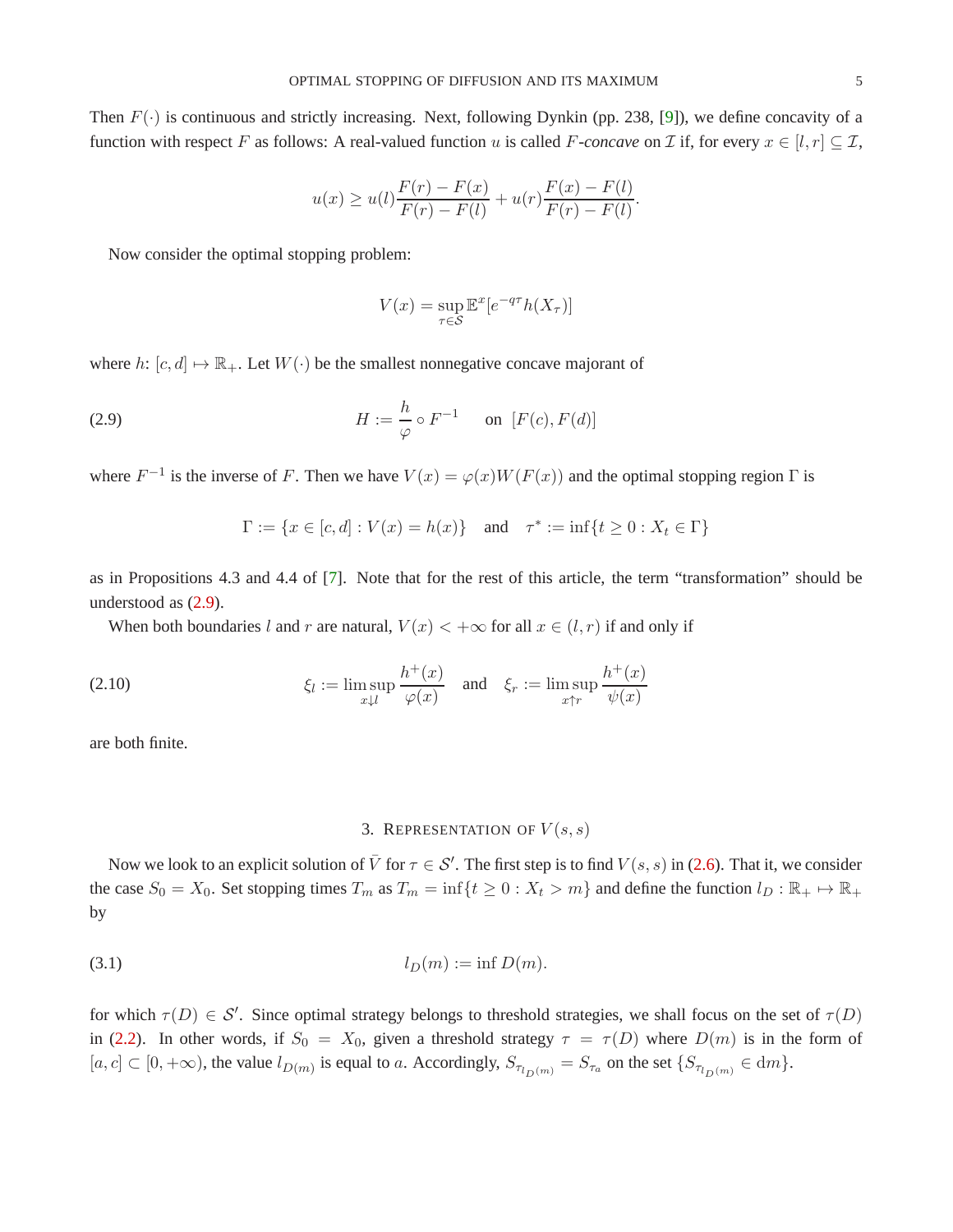From the strong Markov property of  $(X, S)$ , when  $\tau(D) \in S'$  and  $S_0 = X_0 = s$ , we have

(3.2)  
\n
$$
\mathbb{E}^{s,s} \left[ \mathbb{1}_{\{\tau(D) < +\infty\}} e^{-q\tau(D)} (g - \bar{f})(X_{\tau(D)}, S_{\tau(D)}) \right]
$$
\n
$$
= \int_{s}^{\infty} \mathbb{E}^{s,s} \left[ \mathbb{1}_{\{\tau(D) < +\infty, S_{\tau(D)} \in dm\}} e^{-q\tau(D)} (g - \bar{f})(X_{\tau(D)}, S_{\tau(D)}) \right]
$$
\n
$$
= \int_{s}^{\infty} \mathbb{E}^{s,s} \left[ \mathbb{1}_{\{T_m \leq \tau(D)\}} e^{-qT_m} \mathbb{E}^{m,m} \left[ e^{-q\tau_{D}(m)} (g - \bar{f})(X_{\tau_{D}(m)}, S_{\tau_{D}(m)}) \right] \right]
$$
\n
$$
\times \mathbb{1}_{\{S_{\tau_{D}(m)} \in dm\}} \right]
$$
\n
$$
= \int_{s}^{\infty} \mathbb{E}^{s,s} \left[ \mathbb{1}_{\{S_{\tau(D) \geq m\}} e^{-qT_m} \right] (g - \bar{f})(m - l_D(m), m)
$$
\n
$$
\times \mathbb{E}^{m,m} \left[ e^{-q\tau_{D}(m)} \mathbb{1}_{\{S_{\tau_{D}(m)} \in dm\}} \right].
$$

Now we calculate these expectations by changing probability measure. We introduce the probability measure  $\mathbb{P}_{x,s}^{\varphi}$ defined by

(3.3) 
$$
\mathbb{P}_{x,s}^{\varphi}(A) := \frac{1}{\varphi(x)} \mathbb{E}^{x,s} \left[ e^{-qt} \varphi(X_t) 1\!\!1_A \right], \text{ for every } A \in \mathcal{F}.
$$

Then  $F(X) = (F(X_t))_{t \in \mathbb{R}_+}$  is a process in natural scale under this measure  $\mathbb{P}_{x,s}^{\varphi}$ . See Borodin and Salminen [\[5\]](#page-18-5)(pp. 33) and Dayanik and Karatzas [\[7\]](#page-18-3) for detailed explanations. Hence we can write, under  $\mathbb{P}_{x,s}^{\varphi}$ ,  $F(X_t)$  =  $\sigma_F B_t^{\varphi}$  $_t^{\varphi}$ , where  $\sigma_F > 0$  is a constant and  $B^{\varphi}$  is a Brownian motion under  $\mathbb{P}_{x,s}^{\varphi}$ . Since  $F(X)$  is a Lévy process, we can define the process  $\eta := \{\eta_t; t \geq 0\}$  of the height of the excursion as

<span id="page-5-0"></span>
$$
\eta_u := \sup\{(S - X)_{T_{u-}+w} : 0 \le w \le T_u - T_{u-}\}, \text{ if } T_u > T_{u-},
$$

and  $\eta_u = 0$  otherwise, where  $T_{u-} := \inf\{t \geq 0 : X_t \geq u\} = \lim_{m \to u-} T_m$ . Then  $\eta$  is a Poisson point process, and we denote its characteristic measure under  $\mathbb{P}_{x,s}^{\varphi}$  by  $\nu : \mathcal{F} \mapsto \mathbb{R}_+$  of  $F(X)$ . It is well known that

$$
\nu[u,\infty) = \frac{1}{u}, \text{ for } u \in \mathbb{R}_+.
$$

See, for example, Cinlar [\[6\]](#page-18-6) (pp. 4[1](#page-5-1)6). By using these notations, we have

<span id="page-5-2"></span>(3.4)  
\n
$$
\mathbb{P}_{s,s}^{\varphi}(S_{\tau(D)} > m) = \exp\left(-\int_{F(s)}^{F(m)} \nu[y - F(F^{-1}(y) - l_D(F^{-1}(y))), \infty) dy\right)
$$
\n
$$
= \exp\left(-\int_{s}^{m} \frac{F'(u) du}{F(u) - F(u - l_D(u))}\right).
$$

On the other hand, from the definition of the measure  $\mathbb{P}_{x,s}^{\varphi}$ , we have

$$
\mathbb{P}_{s,s}^{\varphi}(S_{\tau(D)} > m) = \frac{1}{\varphi(s)} \mathbb{E}^{s,s} \left[ e^{-qT_m} \varphi(X_{T_m}) \mathbb{1}_{\{S_{\tau(D)} > m\}} \right]
$$

$$
= \frac{\varphi(m)}{\varphi(s)} \mathbb{E}^{s,s} \left[ e^{-qT_m} \mathbb{1}_{\{S_{\tau(D)} > m\}} \right].
$$

<span id="page-5-1"></span><sup>&</sup>lt;sup>1</sup>Note that when the diffusion X is a standard Brownian motion B, then  $F(x) = x$  and the right-hand side reduces to  $\exp\left(-\int_s^m \frac{\mathrm{d}u}{l_D(u)}\right)$ .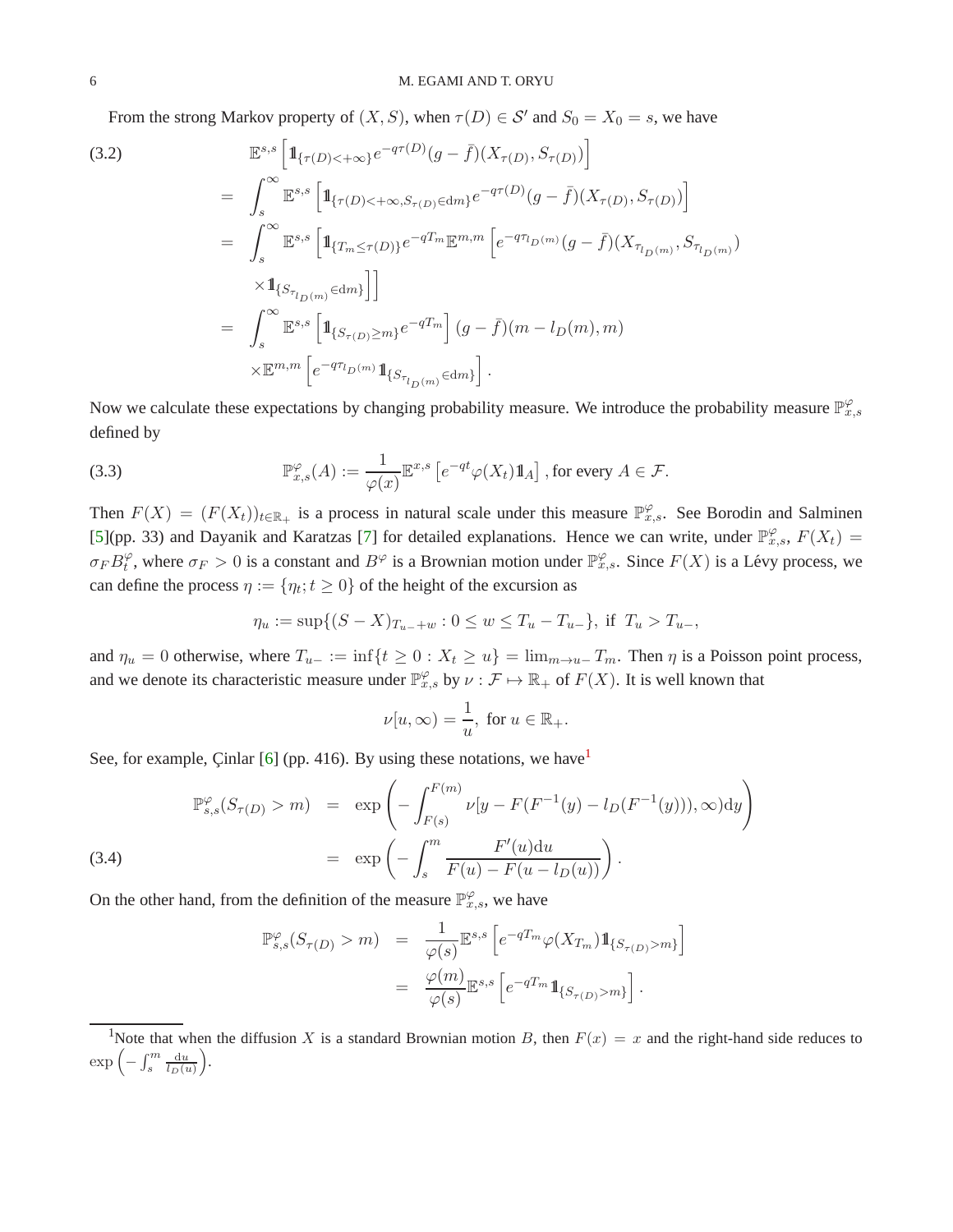Combining these two things together,

$$
(3.5) \quad \mathbb{E}^{s,s}\left[e^{-qT_m}\mathbb{1}_{\{S_{\tau(D)} > m\}}\right] = \frac{\varphi(s)}{\varphi(m)}\exp\left(-\int_s^m \frac{F'(u)du}{F(u) - F(u - l_D(u))}\right).
$$

Similarly, by changing the measure and noting that  $X_{\tau_{l_D}(m)} = m - l_D(m)$ , we have

(3.6)  
\n
$$
\mathbb{E}^{m,m} \left[ e^{-q\tau_{l_D(m)}} 1\!\!1_{\{S_{\tau_{l_D(m)}} \in dm\}} \right]
$$
\n
$$
= \frac{\varphi(m)}{\varphi(m - l_D(m))} \cdot \frac{1}{\varphi(m)} \mathbb{E}^{m,m} \left[ e^{-q\tau_{l_D(m)}} \varphi(X_{\tau_{l_D(m)}}) 1\!\!1_{\{S_{\tau_{l_D(m)}} \in dm\}} \right]
$$
\n
$$
= \frac{\varphi(m)}{\varphi(m - l_D(m))} \mathbb{P}^{\varphi}_{m,m}(F(S_{\tau_{l_D(m)}}) \in dF(m))
$$
\n
$$
= \frac{\varphi(m)}{\varphi(m - l_D(m))} \mathbb{P}^{\varphi}_{m,m}(F(S_{\tau_{l_D(m)}}) - F(X_{\tau_{l_D(m)}}) = l_D(m), F(S_{\tau_{l_D(m)}}) \in dF(m)).
$$

Since  $F(X)$  is a Lévy process under  $\mathbb{P}^{\varphi}_{s,s}$ , we can apply Theorem 2 in Pistorius [\[17\]](#page-19-6) to calculate the last probability. Then we have

$$
(3.7) \qquad \mathbb{P}_{m,m}^{\varphi}(F(S_{\tau_{l_D(m)}})-F(X_{\tau_{l_D(m)}})=l_D(m), F(S_{\tau_{l_D(m)}})\in \mathrm{d}F(m))=\frac{F'(m)\mathrm{d}m}{F(m)-F(m-l_D(m))}.
$$

<span id="page-6-5"></span>We have, up to this point, proved the following:

<span id="page-6-1"></span>**Proposition 3.1.** *When*  $S_0 = X_0$ *, the function*  $V(s, s)$  *for*  $\tau \in S$  *can be represented by* 

<span id="page-6-4"></span>(3.8) 
$$
V(s,s) = \sup_{l_D} \int_s^{\infty} \frac{\varphi(s)}{\varphi(m-l_D(m))} \exp\left(-\int_s^m \frac{F'(u)du}{F(u) - F(u-l_D(u))}\right) \times \frac{F'(m)(g-\bar{f})(m-l_D(m),m)}{F(m) - F(m-l_D(m))} dm.
$$

<span id="page-6-0"></span>This representation of  $V(s, s)$  applies to general cases.

# 4. COMPUTING  $V(s,s)$

In solving an optimal stopping problem involving  $S$  and  $X$ , one of the aims is to draw a diagram like Figure [3.](#page-14-0) Note that we draw the diagram with s on the horizontal axis since it is better understood than otherwise. For distinct values in the  $(s, x)$ -diagram, we need to determine whether a point in  $\mathbb{R}^2$  is in the continuation region (C) or stopping region (Γ). The task in this subsection<sup>[2](#page-6-2)</sup> is to compute the value  $V(s, s)$  at a point  $(s, s)$  on the diagonal and to determine whether it belongs to C or Γ.

As stressed before, once we fix  $S = s$ , the problem reduces to one-dimensional problems in X and hence the way to find  $V(s, s)$  is similar to the one described in Section [2.2.](#page-3-0) Specifically, we set  $S = s$  and attempt to find the smallest nonnegative concave majorant  $W_s(\cdot)$  of

<span id="page-6-3"></span>(4.1) 
$$
H_s(y) := \frac{(g - \bar{f})(F^{-1}(y), s)}{\varphi(F^{-1}(y))}, \quad y \in F(\mathcal{I})
$$

 $\rightarrow$   $\rightarrow$   $\rightarrow$ 

<span id="page-6-2"></span><sup>&</sup>lt;sup>2</sup>Once this is done, then the next task is to examine the points  $(s, x)$  by moving downwards to  $x = 0$  from the diagonal  $x = s$ . We take this in Section [5](#page-12-0) and solve an example in [5.1.](#page-13-0)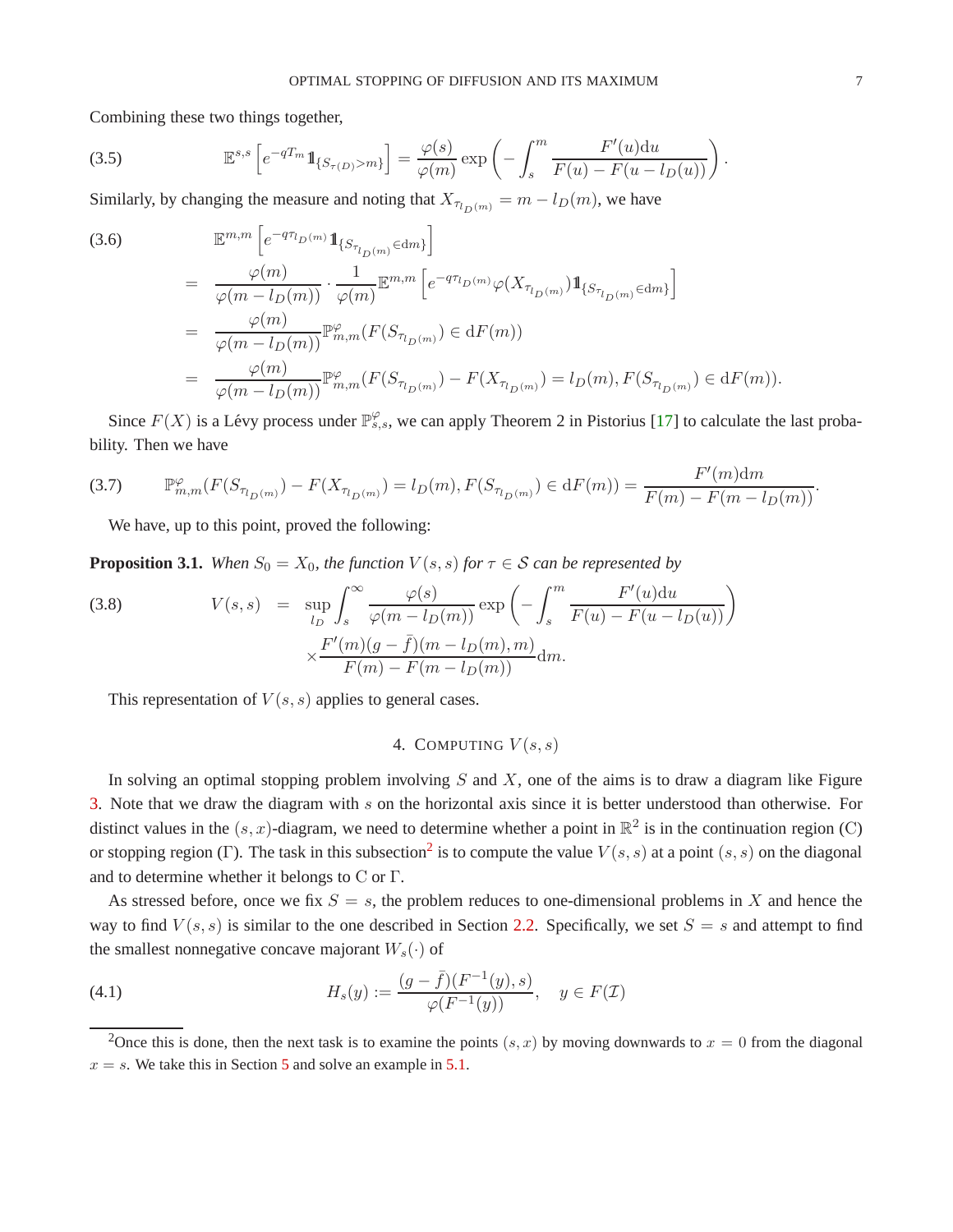in the neighborhood of s. Let us denote by  $\Sigma_s \subseteq \mathbb{R}$  (resp.  $\mathcal{C}_s$ ) the stopping region (resp. continuation region) with respect to the reward  $H_s(y)$  in [\(4.1\)](#page-6-3), corresponding to this s. Note that this  $\Sigma_s$  (resp.  $\mathcal{C}_s$ ) should be distinguished from the stopping region  $\Gamma \subseteq \mathbb{R}^2$  (resp. C) of the problem [\(2.1\)](#page-2-0), the final object to figure out. Due to the dependence of the reward on s, however, there are some situations where we need to be careful. To discuss, we shall hereafter (for the rest of this section) assume the following:

<span id="page-7-0"></span>**Assumption 4.1.** *Denote by*  $x^*(s)$  *the threshold point that separates*  $\mathcal{C}_s$  *and*  $\Gamma_s$  *with respect to the reward*  $H_s$ *associated with this* s*.*

- (i)  $(q \bar{f})(x, s)$  *is increasing in s,*
- (ii) *for*  $s \in \mathcal{I} = (l, r)$ *, the continuation region*  $\mathcal{C}_s$  *corresponding to*  $H_s(y)$  *is in the form of*  $A_s := (l, x^*(s))$  *or*  $B_s := [x^*(s), r)$ *, and*
- (iii) [\(2.10\)](#page-4-2) *holds.*

The first assumption is merely to restrict our problems to practical ones because we are solving maximization problems. The second is to make our argument concrete and simplistic. More complicated structure can be handled by some combinations of the cases prescribed below. For the third, since our main concern is to find a finite value function, we shall consider the case where  $(2.10)$  holds.

4.1. **Case (1):**  $s \in \Sigma_s$ . If s belongs to  $\Sigma_s$ , we have  $W_s(y) = H_s(y)$ ; however, instead of stopping immediately, there is a possibility that a greater value can be attained if one stops  $X$  during the excursion from some upper level  $s' > s$ . Recall that Proposition [3.1](#page-6-1) has incorporated this. See also Remark [4.2](#page-10-1) below. Now we wish to obtain more explicit formulae for  $V(s, s)$  from the general representation [\(3.8\)](#page-6-4). For this purpose, let us denote

$$
P(u; l_D) := \frac{F'(u)}{F(u) - F(u - l_D(u))}, \text{ and } G(u; l_D) := (g - \bar{f})(u - l_D(u), u),
$$

to avoid the long expression and rewrite [\(3.8\)](#page-6-4) in the following way: for any  $m - s > \epsilon > 0$ ,

$$
V(s,s) = \sup_{l_D} \left[ \int_s^{s+\epsilon} \frac{\varphi(s)}{\varphi(m-l_D(m))} \exp\left(-\int_s^m P(u; l_D) du\right) P(m; l_D) G(m; l_D) dm + \frac{\varphi(s)}{\varphi(s+\epsilon)} \exp\left(-\int_s^{s+\epsilon} P(u; l_D) du\right) \right.+ \frac{\varphi(s)}{\varphi(s+\epsilon)} \exp\left(-\int_s^{m} P(u; l_D) du\right) P(m; l_D) G(m; l_D) dm \right]= \sup_{l_D} \left[ \int_s^{s+\epsilon} \frac{\varphi(s)}{\varphi(m-l_D(m))} \exp\left(-\int_s^m P(u; l_D) du\right) P(m; l_D) G(m; l_D) dm + \frac{\varphi(s)}{\varphi(s+\epsilon)} \exp\left(-\int_s^{s+\epsilon} P(u; l_D) du\right) V(s+\epsilon, s+\epsilon) \right].
$$

This expression naturally motivates us to set  $V_{\epsilon} : \mathbb{R} \mapsto \mathbb{R}$  as

<span id="page-7-1"></span>
$$
(4.2) \qquad V_{\epsilon}(s) := \sup_{l_D(s)} \left[ \frac{\varphi(s)}{\varphi(s+\epsilon)} \exp\left(-\epsilon P(s;l_D)\right) V(s+\epsilon,s+\epsilon) + \frac{\varphi(s)}{\varphi(s-l_D(s))} \cdot \epsilon P(s;l_D) G(s;l_D) \right]
$$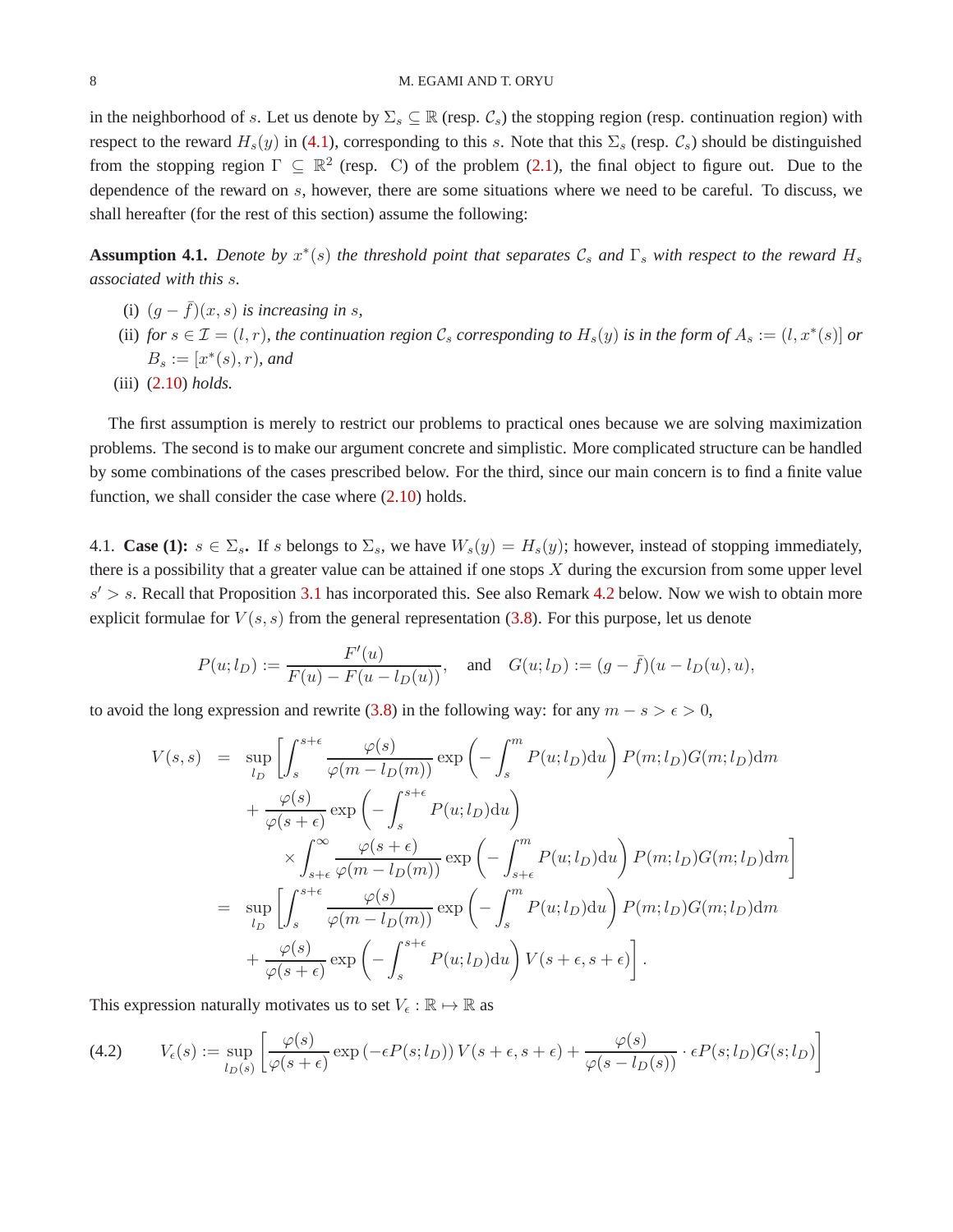and we have  $\lim_{\epsilon \downarrow 0} V_{\epsilon}(s) = V(s, s)$ . Dividing both sides by  $\varphi(s)$  and choosing the optimal level  $l_D^*(s)$ , we have, for any s given,

(4.3) 
$$
\frac{V_{\epsilon}(s)}{\varphi(s)} = \left[ \frac{V(s+\epsilon, s+\epsilon)}{\varphi(s+\epsilon)} e^{-\epsilon P(s;l_D^*)} + \frac{\epsilon P(s;l_D^*)G(s;l_D^*)}{\varphi(s-l_D^*(s))} \right].
$$

<span id="page-8-5"></span><span id="page-8-1"></span>Let us consider the transformation of a Borel function z defined on  $-\infty \le c \le x \le d \le \infty$  through

$$
(4.4) \t\t Z(y) := \frac{z}{\varphi} \circ F^{-1}(y)
$$

on  $[F(c), F(d)]$  where  $F^{-1}$  is the inverse of the strictly increasing  $F(\cdot)$  in [\(2.8\)](#page-3-3). If we evaluate Z at  $y = F(x)$ , we obtain  $Z(F(x)) = \frac{z(x)}{\varphi(x)}$ , which is the form that appears in [\(4.3\)](#page-8-1). Note that

(4.5) 
$$
Z'(y) = q'(x) \quad \text{where} \quad q'(x) = \frac{1}{F'(x)} \left(\frac{z}{\varphi}\right)'(x)
$$

<span id="page-8-0"></span>**Proposition 4.1.** *Fix*  $s \in \mathcal{I}$ *. If (1) the reward function*  $(g - \bar{f})(x, s)$  *is increasing in the second argument and (2) if*  $\log \varphi(\cdot)$  *is strictly convex on*  $\mathcal{I}$ *, we have* 

(4.6) 
$$
V(s,s) = \frac{\varphi(s)}{\varphi(s - l_D^*(s))} \cdot Q(s; l_D^*) \cdot (g - \bar{f})(s - l_D^*(s), s),
$$

*where*

<span id="page-8-6"></span><span id="page-8-4"></span>
$$
Q(u; l_D) := \frac{F'(u)\varphi'(u)}{\varphi''(u)[F(u) - F(u - l_D^*(u))] + F'(u)\varphi'(u)}
$$

and  $l_D^*(s)$  is the maximizer of the map

$$
z \mapsto \frac{\varphi(s)}{\varphi(s-z)} \cdot \frac{F'(s)\varphi'(s)}{\varphi''(s)[F(s) - F(s-z)] + F'(s)\varphi'(s)} \cdot (g - \bar{f})(s-z, s) \quad \text{on} \ \ [0, \infty).
$$

*If* (2)'  $\log \varphi(\cdot)$  *is linear on I, then*  $Q(\cdot; l_D)$  *is to be replaced by* 

<span id="page-8-3"></span><span id="page-8-2"></span>
$$
\tilde{Q}(u; l_D) := \frac{F'(u)\varphi(u)}{(\varphi'(u) - \varphi(u))[F(u) - F(u - l_D^*(u))] + F'(u)\varphi(u)}.
$$

**Remark 4.1.** The strict convexity of  $\log \varphi(\cdot)$  implies

(4.7) 
$$
\frac{\varphi(s)}{\varphi(s+\epsilon)}\frac{\varphi'(s+\epsilon)}{\varphi'(s)} < 1 \quad \forall s \in \mathcal{I} \quad \text{and} \quad \forall \epsilon > 0.
$$

On the other hand, if  $\log \varphi(\cdot)$  is linear, then the inequality in [\(4.7\)](#page-8-2) is replaced by the equality:

(4.8) 
$$
\frac{\varphi(s)}{\varphi(s+\epsilon)}\frac{\varphi'(s+\epsilon)}{\varphi'(s)} = 1 \quad \forall s \in \mathcal{I} \quad \text{and} \quad \forall \epsilon > 0.
$$

We shall use this property in the proof of Lemma [4.1.](#page-9-0) Note that it is easily proved that geometric Brownian motion satisfies [\(4.7\)](#page-8-2) and Brownian motion (with or without drift) does the other one. The  $\varphi(\cdot)$  functions of Orstein-Uhlenbeck process  $dX_t = k(m - X_t)dt + \sigma dB_t$  (with  $k > 0, \sigma > 0$  and  $m \in \mathbb{R}$ ) and its exponential version  $dX_t = \mu X_t(\alpha - X_t)dt + \sigma X_t dB_t$  (where  $\mu, \alpha, \sigma$  are positive constant) involve special functions; the parabolic cylinder function and the confluent hypergeometric function of the second kind, respectively (see Lebedev [\[12\]](#page-19-10)). While it is hard to prove the log convexity of these special functions, it is numerically confirmed that both processes satisfy [\(4.7\)](#page-8-2). Moreover, the equality condition [\(4.8\)](#page-8-3) implies that  $(\log \varphi(s+\epsilon))' = (\log \varphi(s))'$  so that  $\varphi(s)$  is an exponential function. Hence it is confirmed that this case includes Brownian motion.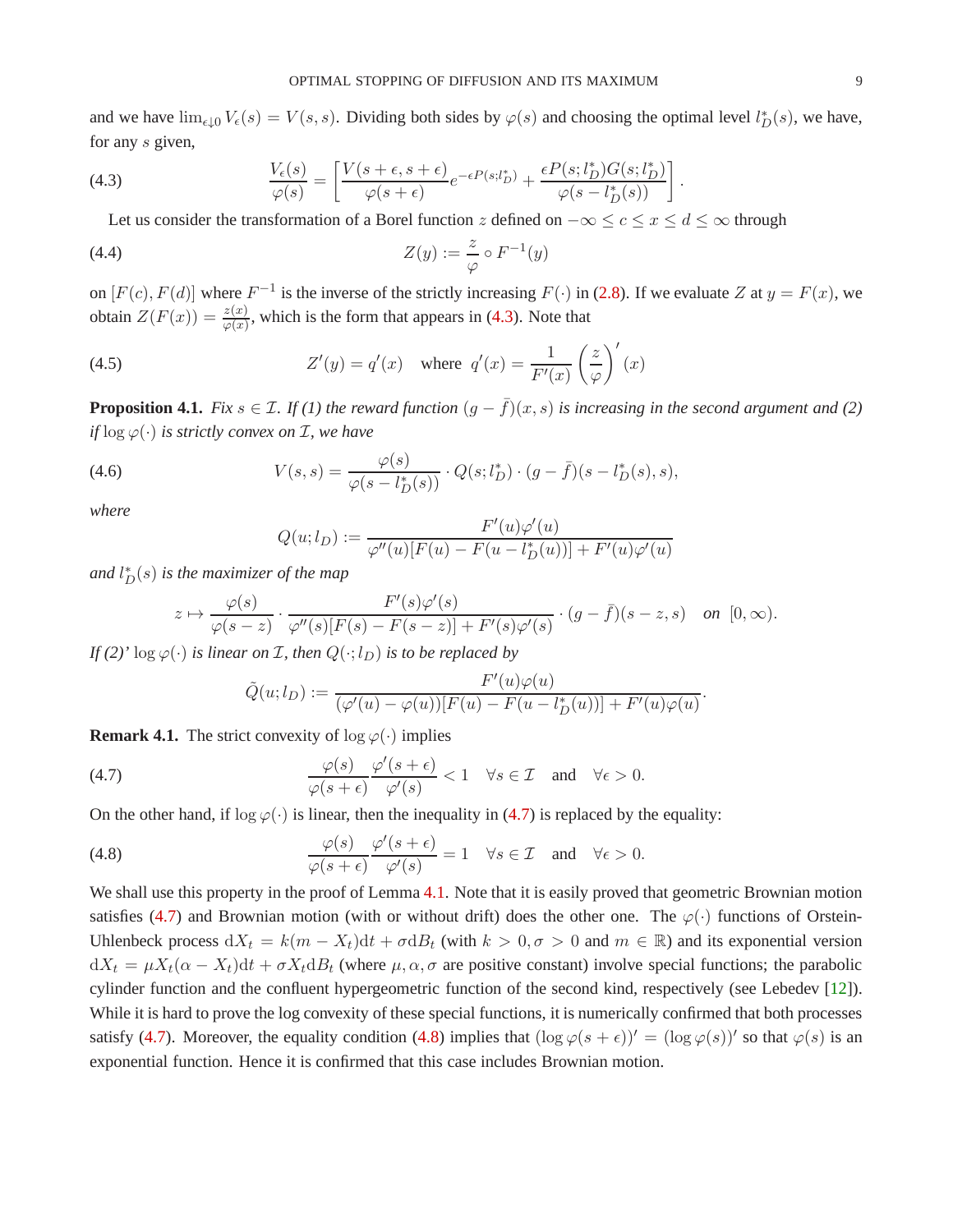*Proof.* (of Proposition [4.1\)](#page-8-0) Let us first take the strictly convex case of  $\log \varphi(\cdot)$ . For taking limits of  $\epsilon \downarrow 0$  in [\(4.2\)](#page-7-1), we need the following lemma whose proof is postponed to Appendix [A:](#page-16-0)

<span id="page-9-0"></span>**Lemma [4.1](#page-8-0).** *Under the assumption of Proposition* 4.1 *with convex*  $\log \varphi(\cdot)$ *, for*  $\epsilon > 0$  *sufficiently close to zero, we have*

<span id="page-9-1"></span>(4.9) 
$$
\frac{V_{\epsilon}(s)}{\varphi(s)} = \alpha_s(\epsilon) \cdot \frac{V(s+\epsilon,s+\epsilon)}{\varphi(s+\epsilon)} \quad \text{where } \alpha_s(\epsilon) := \frac{\varphi'(s+\epsilon)}{\varphi'(s)}.
$$

Note that  $\alpha_s(\epsilon) \in (0,1)$  for all  $s \in \mathcal{I}$  and  $\epsilon > 0$  and that  $\alpha_s(\epsilon) \uparrow 1$  for all  $s \in \mathcal{I}$ .

Suppose that the lemma is proved, let us continue the proof of Proposition [4.1.](#page-8-0) By using [\(4.9\)](#page-9-1) in Lemma [4.1,](#page-9-0) we can write, for  $\epsilon$  small,

<span id="page-9-2"></span>
$$
(4.10) \qquad V_{\epsilon}(s) - \frac{\varphi(s)}{\varphi(s+\epsilon)} \exp\left(-\epsilon P(s;l_D^*)\right) V(s+\epsilon,s+\epsilon) = \left(1 - \frac{\varphi'(s)}{\varphi'(s+\epsilon)} \exp\left(-\epsilon P(s;l_D^*)\right)\right) V_{\epsilon}(s).
$$

Moreover, since  $\lim_{\epsilon \downarrow 0} V(s + \epsilon, s + \epsilon) = V(s, s)$ , the optimal threshold  $l_D^*(s)$  should satisfy

$$
V(s,s) = \lim_{\epsilon \downarrow 0} V_{\epsilon}(s) = \lim_{\epsilon \downarrow 0} \left[ \frac{\varphi(s)}{\varphi(s+\epsilon)} \exp\left(-\epsilon P(s;l_D^*)\right) V(s+\epsilon,s+\epsilon) + \frac{\varphi(s)}{\varphi(s-l_D^*(s))} \cdot \epsilon P(s;l_D^*) G(s;l_D^*) \right],
$$

from which equation, in view of [\(4.10\)](#page-9-2), we obtain

$$
V(s,s) = \lim_{\epsilon \downarrow 0} \frac{V_{\epsilon}(s) - \frac{\varphi(s)}{\varphi(s+\epsilon)} \exp\left(-\epsilon P(s;l_D^*)\right) V(s+\epsilon,s+\epsilon)}{1 - \frac{\varphi'(s)}{\varphi'(s+\epsilon)} \exp\left(-\epsilon P(s;l_D^*)\right)}
$$
  
\n
$$
= \lim_{\epsilon \downarrow 0} \frac{\frac{\varphi(s)}{\varphi(s-l_D^*)(s))} \cdot \epsilon P(s;l_D^*) G(s;l_D^*)}{1 - \frac{\varphi'(s)}{\varphi'(s+\epsilon)} \exp\left(-\epsilon P(s;l_D^*)\right)}
$$
  
\n
$$
= \frac{\varphi(s)}{\varphi(s-l_D^*(s))} \frac{F'(s)\varphi'(s)}{F'(s) - F(s-l_D^*(s)) + F'(s)\varphi'(s)} (g-\bar{f})(s-l_D^*(s),s),
$$

where the last equality is obtained by L'Hôpital's rule, and hence  $l_D^*(s)$  is the value which gives the supremum to  $\frac{\varphi(s)}{\varphi(s-z)}Q(s;z)(g-\bar{f})(s-z,s).$ 

When  $\log \varphi(\cdot)$  is linear, in lieu of [\(4.9\)](#page-9-1), we claim that

(4.11) 
$$
\frac{V_{\epsilon}(s)}{\varphi(s)} = \frac{1}{1+\epsilon} \cdot \frac{V(s+\epsilon)}{\varphi(s+\epsilon)}
$$

for  $\epsilon > 0$  sufficiently small. The intuition here is the following: since  $\alpha_s(\epsilon)$  in Lemma [4.1](#page-9-0) can be written as  $\left(1+\epsilon\cdot\frac{\varphi''(s)}{\varphi'(s)}\right)$  $\varphi'(s)$ ) ↑ 1 (as  $\epsilon \downarrow$  0) and in case of Brownian motion,  $\frac{\varphi''(s)}{\varphi'(s)} =$  (const), the factor should be independent of s. It can be easily seen that the proof of Lemma [4.1](#page-9-0) holds in this case, too. Accordingly, instead of  $(4.2)$ , we have

$$
V_{\epsilon}(s) - \frac{\varphi(s)}{\varphi(s+\epsilon)} \exp(-\epsilon P(s; l_D^*)) V(s+\epsilon, s+\epsilon) = \left(1 - \frac{\varphi(s)}{\varphi(s+\epsilon)}(1+\epsilon) \exp(-\epsilon P(s; l_D^*))\right) V_{\epsilon}(s).
$$

For the rest, we just proceed as in the proof of Proposition [4.1](#page-8-0) to obtain  $\tilde{Q}(\cdot; l_D)$ .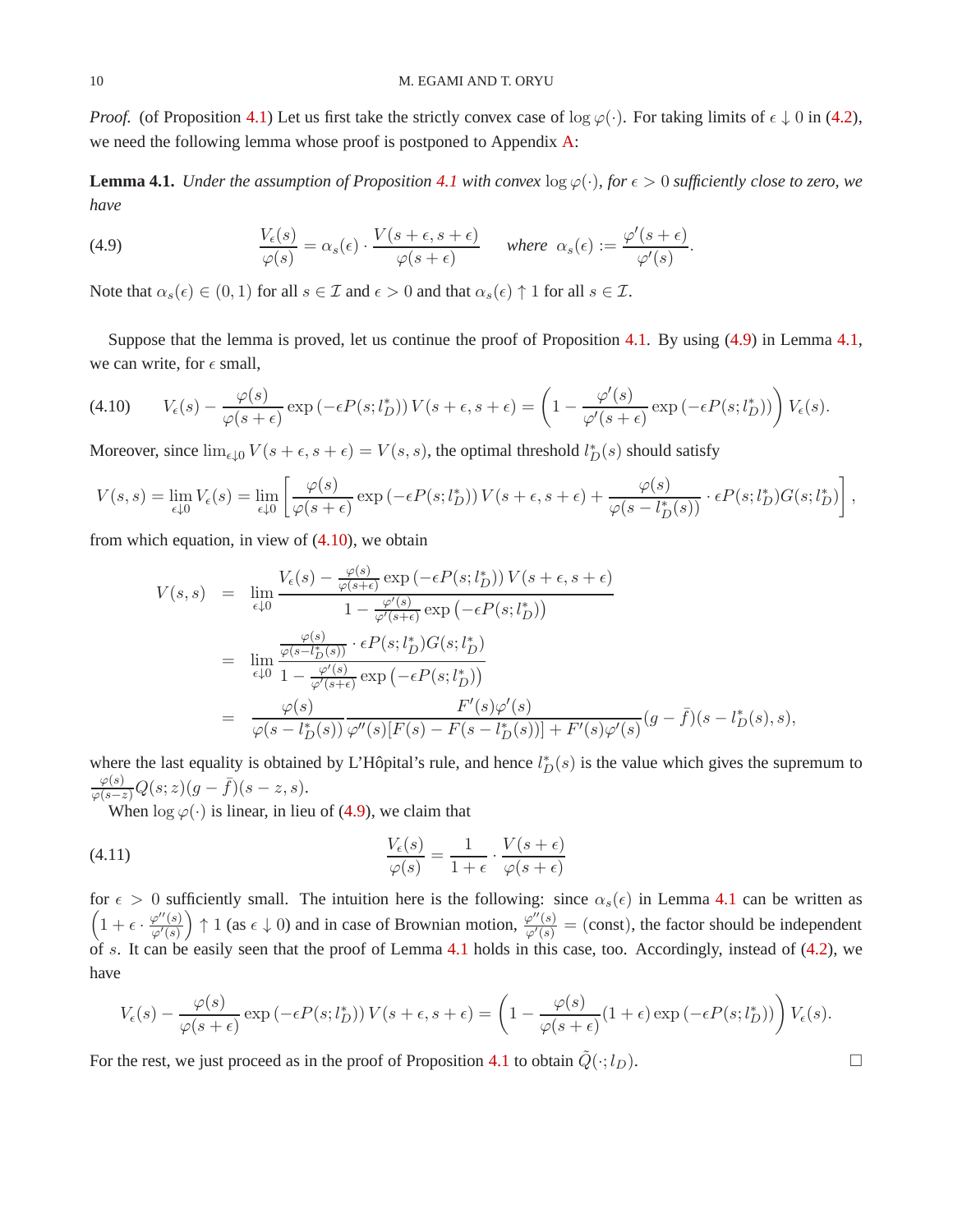<span id="page-10-1"></span>**Remark 4.2.** Let us slightly abuse the notation by writing  $\frac{F'(s)\varphi'(s)}{\varphi''(s)[F(s)-F(s-z)]+F'(s)\varphi'(s)} = Q(s; z)$  to avoid the long expression. Note that  $\frac{\varphi(s)}{\varphi(s-z)}Q(s;z)(g-\bar{f})(s-z,s)$  is the value corresponding to the strategy D with  $l_D(s)=z$ and  $l_D(m) = l_D^*(m)$  for every  $m > s$ ; that is, this amount is obtained when we stop if X goes below  $s - z$  in the excursion at level  $S = s$  and behave optimally at all the higher levels  $S > s$ .

In summary, in Case (1), we should resort to Proposition [4.1](#page-8-0) to compute  $V(s, s)$ . If  $l_D^*(s) \geq 0$  for this s, we shall have  $(q - \overline{f})(s, s) \le V(s, s)$ .

4.2. **Case (2):**  $s \in A_s = [x^*(s), r)$ . Recall that  $A_s$  is defined in Assumption [4.1.](#page-7-0) In this case, similar to Case (1), a positive  $l_D^*(s)$  may lead to improvement of the value of  $V(s, s)$ , so that we use Proposition [4.1.](#page-8-0)

4.3. **Case (3):**  $s \in B_s = (l, x^*(s))$ .  $B_s$  is defined in Assumption [4.1.](#page-7-0) For this case, the typical situation is that  $x^*(s)$  is monotonically decreasing in s. See Figure [3.](#page-14-0) The curve separating the region  $\Gamma$  and  $C_2$  corresponds to the function  $x^*(s)$ . Then define the point  $\hat{s}$  such that

$$
s = x^*(s)
$$

holds. One receives  $(g - \bar{f})(x^*(\hat{s}), \hat{s}) = (g - \bar{f})(\hat{s}, \hat{s})$  when stops there. In contrast to the previous Cases (1) and (2), s is located to the left of  $x^*(s)$ , we are not supposed to stop during the excursions from the level  $u \in [s, \hat{s})$ . Mathematically, it means that we let  $u - l_D^*(u) \to l$  in [\(3.8\)](#page-6-4) of Proposition [3.1.](#page-6-1) The left boundary l is assumed to be natural and hence  $F(u - l_D^*(u)) \to 0$  and  $S_{\pi_D(m)} \in dm = \delta_{\hat{s}} dm$ , the Dirac measure sitting at  $\hat{s}$ . Now, from  $(3.7)$ ,  $(3.8)$  simplifies to

<span id="page-10-2"></span>(4.12) 
$$
V(s,s) = \int_s^\infty \frac{\varphi(s)}{\varphi(m)} \exp\left(-\int_s^m \frac{F'(u)}{F(u)} du\right) (g - \bar{f})(m, m) \delta_{\hat{s}} dm = \frac{\psi(s)}{\psi(\hat{s})} (g - \bar{f})(\hat{s}, \hat{s}),
$$

which is, in view of [\(2.7\)](#page-3-4), simply the expected discounted value of  $(g - \bar{f})(\hat{s}, \hat{s})$ . Note that for  $s \leq \hat{s}$ , the reward  $(g - \bar{f})(x^*(\hat{s}), \hat{s})$  does not depend on s and thereby with respect to this reward,  $x^*(s) = x^*(\hat{s})$  for  $s \leq \hat{s}$ .

Before moving on to find the general solution  $V(x, s)$ , it should be beneficial to briefly review some special cases in finding  $V(s, s)$ . In this section, the diffusion X is geometric Brownian motion  $dX_t = \mu X_t dt + \sigma X_t dB_t$ and  $(A - q)v(x) = 0$  provides  $\varphi(x) = x^{\gamma_0}$  and  $\psi(x) = x^{\gamma_1}$  with  $\gamma_0 < 0$  and  $\gamma_1 > 1$ . The parameters are  $(\mu, \sigma, q, K, k) = (0.05, 0.25, 0.15, 5, 0.5)$ . The values of the options here are computed under the physical measure P.

<span id="page-10-0"></span>4.3.1. *Lookback Option.* The reward function is  $(g - \bar{f}) = s - kx$  where  $k \in [0, 1]$ . Set  $s = 5$ . By setting  $y = F(x)$  in [\(4.1\)](#page-6-3),  $H_s(F(x)) = \frac{s-kx}{\varphi(x)}$ . The graph of  $\frac{s-kx}{\varphi(x)}$  against the horizontal axis  $F(x)$  is in Figure [1-](#page-11-1)(a). It can be seen that  $s \in \Sigma_s$  and that Case (1) applies. The optimal threshold  $l_D^*(s)$  can be found by Proposition [4.1:](#page-8-0) the optimal level  $x^*$  is given by  $x^* = \beta s$  where  $\beta = 0.701636$ , independent of s, so that  $l_D^*(s) = (1 - \beta) \cdot s$ .

Once  $l_D^*(s)$  is obtained, we can compute  $V(s, s)$  from [\(4.6\)](#page-8-4). While we shall discuss the general method of computing  $V(x, s)$  for  $x \leq s$  in Section [5,](#page-12-0) it is appropriate to touch upon this issue here. For this fixed  $s = 5$ , we examine the smallest concave majorant of  $H_s(y)$ . But the majorant must pass the point

$$
\left(F(s), \frac{V(s, s)}{\varphi(s)}\right)
$$
 and  $\left(F(s - l_D^*(s)), H_s(s - l_D^*(s))\right)$ .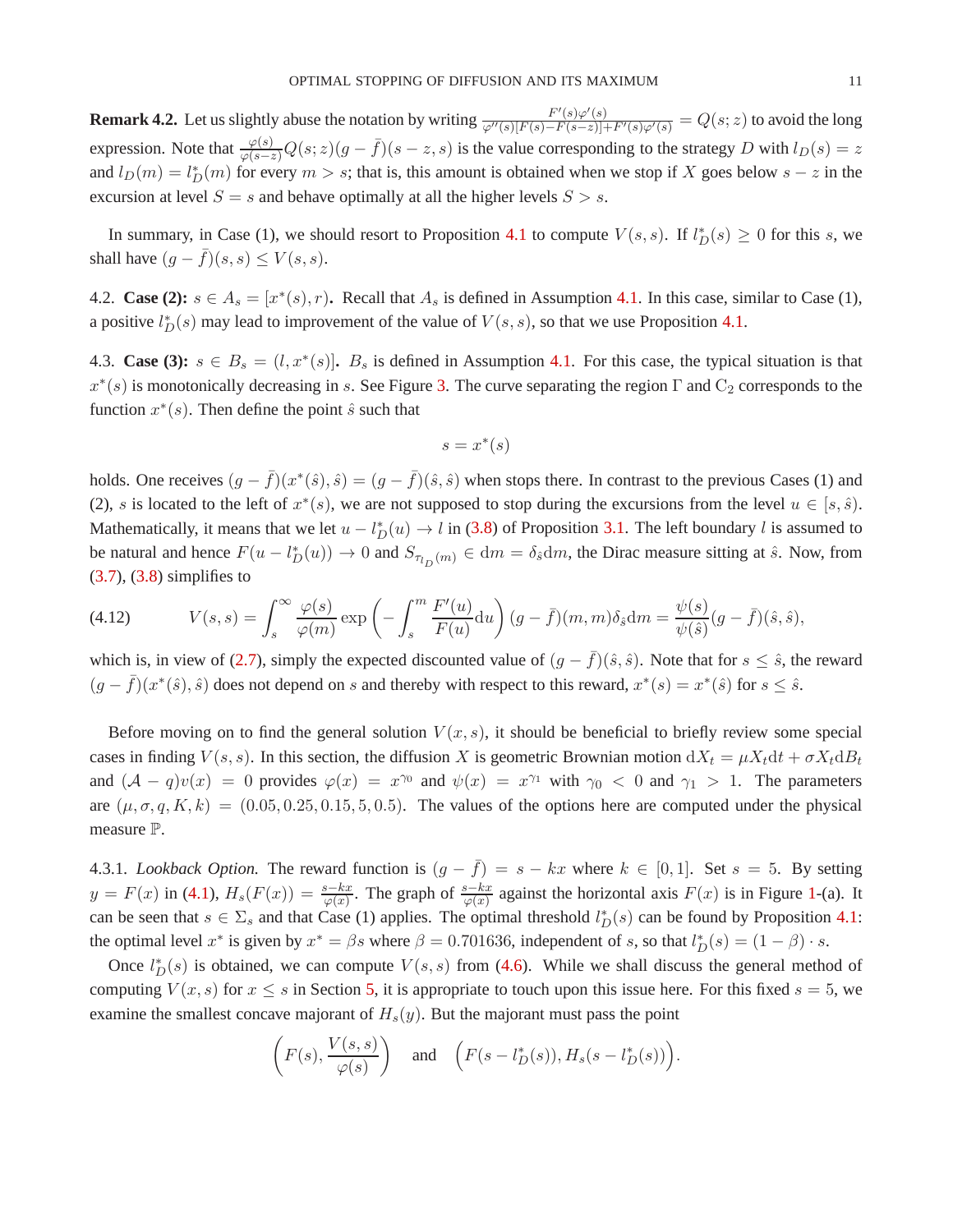The red line  $L_s$  is drawn connecting these points with a positive slope  $\gamma(s - l_D^*(s))$ . In fact, the smooth-fit principle holds at  $F(s - l_D^*(s))$  as is discussed in [\[18\]](#page-19-3). Accordingly,  $(s - l_D^*(s), s) \subset \mathbb{R}$  is in the continuation region. For more comments about the smooth-fit principle, see Appendix [B.](#page-17-0)

<span id="page-11-0"></span>4.3.2. *Perpetual Put.* The reward function is  $(g - \bar{f})(x, s) = g(x) = (K - x)^{+}$  which does not depend on s and there is no absorbing boundary. This is an ordinary optimal stopping problem. The graph of  $g(x)/\varphi(x)$  is in Figure [1-](#page-11-1)(b) which is drawn against the horizontal axis of  $y = F(x)$  when  $s = 5$ . The function  $H_s(F(x))$  attains *unique maximum* at  $F(x^*)$  where  $x^* = 3.57604$ , so that  $l_D^*(s) = s - x^* = 1.42396$ . Since g is independent of s, so is  $x^*$ .

By using this fact, we can use Proposition [3.1](#page-6-1) and compute  $V(s, s)$  easily. In fact, an observation of [\(3.8\)](#page-6-4) reveals that if  $F(u - l_D(u))$  is constant for  $u > s$ , then we have

$$
\exp\left(-\int_s^\infty \frac{F'(u)}{F(u) - F(u - l_D(u))} \mathrm{d}u\right) = 0,
$$

which in turn makes

<span id="page-11-2"></span>
$$
\int_s^{\infty} \exp\left(-\int_s^m \frac{F'(u)du}{F(u) - F(u - l_D(u))}\right) \frac{F'(m)}{F(m) - F(m - l_D(m))} dm = 1.
$$

Then [\(3.8\)](#page-6-4) reduces to

(4.13) 
$$
V(s,s) = \sup_{l_D(s)} \frac{\varphi(s)}{\varphi(s - l_D(s))} (g - \bar{f})(s - l_D(s), s),
$$

and  $l_D^*(s)$  is the maximizer of the map  $z \mapsto \frac{\varphi(s)}{\varphi(s-z)}(g-\bar{f})(s-z,s)$ .

At this point the tangent line has slope zero; that is,  $\gamma(s - l_D^*(s)) = 0$ . See the red horizontal line connecting two points  $(F(x^*), H_s(x))$  and  $(F(s), \frac{V(s,s)}{\omega(s)})$  $\frac{\gamma(s,s)}{\varphi(s)}$ ). At  $F(x^*)$ , we have the smooth-fit principle hold and  $(x^*, s) \subset \mathbb{R}$ is in the continuation region.



<span id="page-11-1"></span>FIGURE 1. **The graphs of**  $g(x, s)/\varphi(x)$  **against the horizontal axis**  $F(x)$ : We fix  $s = 5$  in both problems. The vertical lines show the position of  $\varphi(s)$ . In the perpetual put case, the optimal exercise threshold is well-known:  $x^* = \frac{\gamma_0 K}{\gamma_0 - 1} = 3.57604$ , which does not depend on s.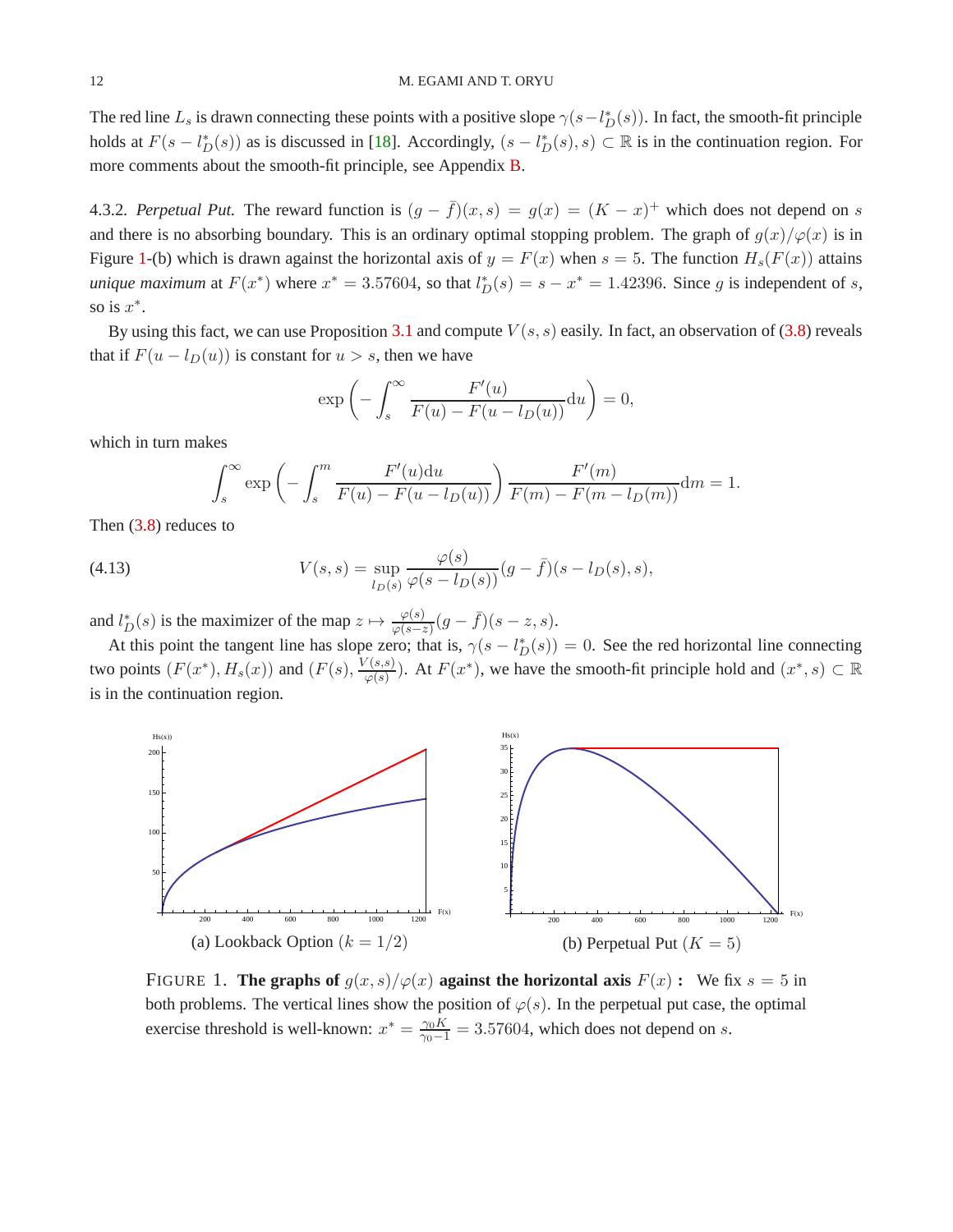#### 5. GENERAL SOLUTION

<span id="page-12-0"></span>Finally, let us consider the general case,  $S_0 \geq X_0$ . Since we calculated  $V(s, s)$ , we can represent  $V(x, s)$  by [\(2.6\)](#page-3-2):

<span id="page-12-1"></span>(5.1) 
$$
V(x,s) = \sup_{\tau \in S} \mathbb{E}^{x,s} \left[ 1\!\!1_{\{\tau < T_s\}} e^{-q\tau} (g - \bar{f})(X_\tau, s) + 1\!\!1_{\{T_s < \tau\}} e^{-q\tau_s} V(s, s) \right].
$$

As we noted in Section 2, this can be seen as just an one-dimensional optimal stopping problem for the process  $X$ . In terms of the  $(s, x)$ -diagram like Figure [3,](#page-14-0) we fix  $s = \overline{s}$ , say and use the information of  $V(\overline{s}, \overline{s})$ , compute  $V(x, \overline{s})$ and tell, by moving down from the diagonal point ( $\bar{s}$ ,  $\bar{s}$ ), whether a point ( $\bar{s}$ , x) belongs to C or Γ. After discussing generality here, we shall study an example in Section [5.1](#page-13-0) by showing how to implement the method presented in Dayanik and Karatzas [\[7\]](#page-18-3).

Now suppose that we have found  $V(s, s)$  for each  $s \in \mathbb{R}_+$ . The next step is to solve [\(5.1\)](#page-12-1). Consider an excursion from the level  $S = s$ . Recall that  $V(s, s)$  represents the value that one would obtain when X would return to that level s. If there is no absorbing boundary, we can let the height of excursions arbitrarily large. Since we are assuming [\(2.10\)](#page-4-2), by Proposition 5.12 in [\[7\]](#page-18-3), the value function in the transformed space must pass the points:

$$
\left(0, \xi_l\right)
$$
 and  $\left(F(s), \frac{V(s, s)}{\varphi(s)}\right)$ 

.

Then the task is to find for each s the smallest concave majorant  $W_s(y)$  of

$$
H_s(y) := \frac{(g - \bar{f})(F^{-1}(y), s)}{\varphi(F^{-1}(y))}
$$

and to identify the region  $\{y : H_s(y) = W_s(y)\}$  as optimal stopping region. Mathematically,  $W_s$  must satisfy the following conditions:

- (i)  $W_s(y) \geq H_s(y)$  on  $[0, F(s)],$
- (ii)  $W_s(F(s)) = \frac{V(s,s)}{\varphi(s)},$
- (iii)  $W_s(0) = \xi_l$ ,
- (iv)  $W_s$  is concave on  $[0, F(s)]$ , and
- (v) for any functions  $\overline{W}_s$  which satisfies four conditions above,  $W_s \leq \overline{W}_s$  on  $[0, F(s)]$ .

Now once we have done with one s, we then move on to another  $\tilde{s}$ , say, and find  $W_{\tilde{s}}$  in the new interval  $[0, F(\tilde{s})]$ .

Figure [2](#page-13-1) illustrates a typical example of the graphs of  $W_s$  and  $H_s$  in transformed space. Fix  $s = s'$ . Take the point  $F(s')$  on the horizontal axis and find  $W_{s'}(y)$  that satisfies the above conditions. For this purpose, three vertical lines are drawn at  $y = F(x^*(s'))$ ,  $F(s'-l_D^*(s'))$ , and  $F(s')$  from the left to right. Starting with the point  $\left( F(s'), \frac{V(s',s')}{\sqrt{S(s')}} \right)$  $\phi(s')$ ), the concave majorant near that point is the line that is tangent to  $H_{s'}(y)$ . The tangency point is  $(F(s'-l_D^*(s'), H_{s'}(F(s'-l_D^*(s'))))$ . In the region  $[F(x^*(s'), F(s'-l_D^*(s'))]$ , the value function is the reward function itself. On the other hand, the smallest concave majorant of  $H'_{s}(y)$  on  $(0, F(x^*(s'))$  is the line, from the origin, tangent to  $H'_{s}(y)$  at  $F(x^{*}(s'))$ .

For this s', optimal strategy reads as follows: If it happens that  $x \in (0, s')$  belongs to  $(s' - l_D^*(s'), s')$ , one should see if X reaches  $s' - l_D^*(s')$  or s', whichever comes first. If the former point is the case, one should stop and receive the reward, otherwise one should continue with  $s > s'$ . If  $x \in (0, s')$  belongs to  $(x^*(s'), s' - l_D^*(s'))$ ,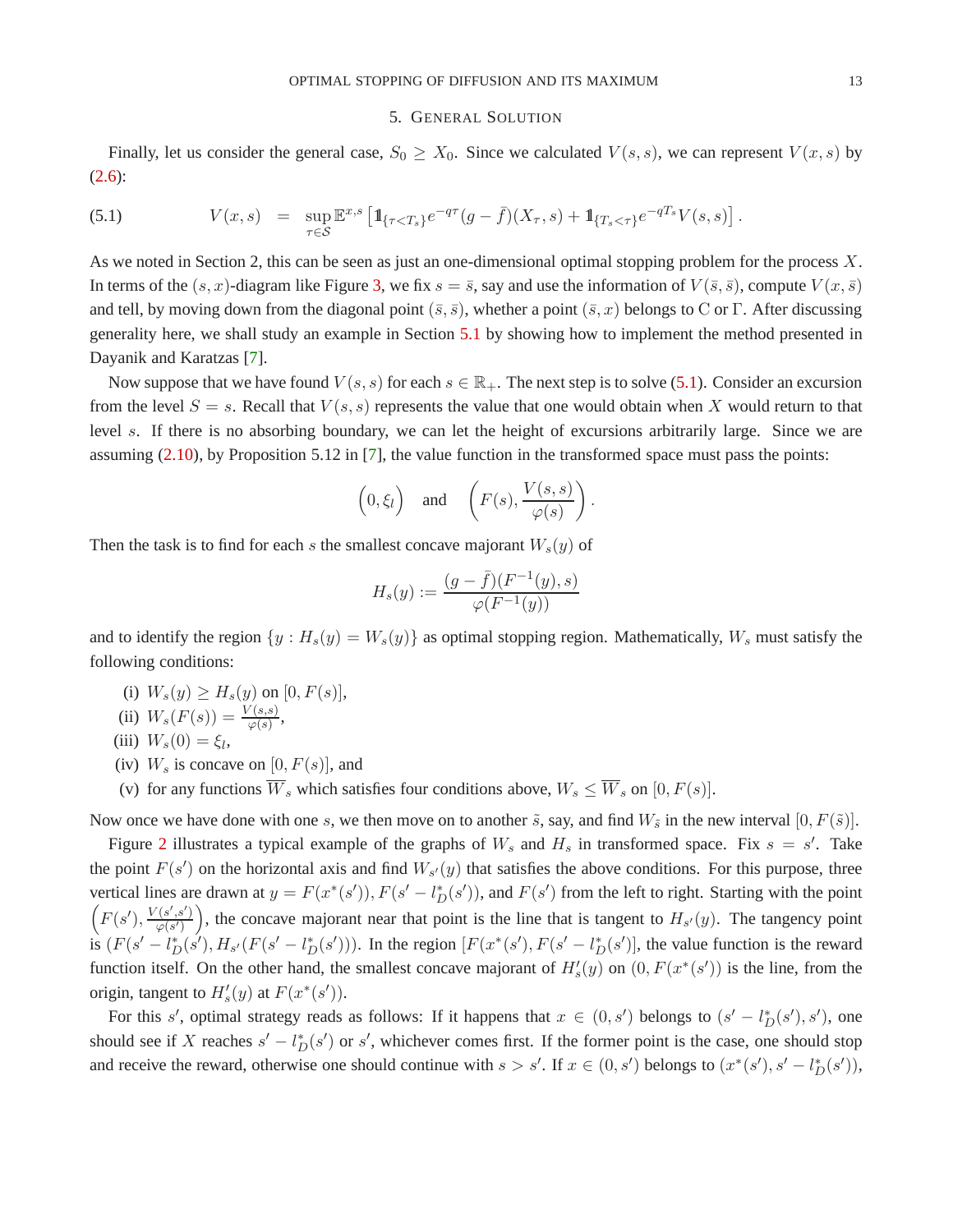

<span id="page-13-1"></span>FIGURE 2. A typical example of  $W_s$  and  $H_s$ . Fix  $s = s'$ . Find  $V(s, s)$  and then specify the optimal strategy on  $(l, s]$  based on  $H_{s'}$ .

one should immediately stop X and receive  $g(x, s')$ . Finally, in  $x \in (0, x^*(s'))$ , one should wait until X reaches  $x^*(s')$ .

<span id="page-13-0"></span>5.1. **Illustration: A New Problem.** To illustrate how to implement the solution method for a problem that involves both  $S$  and  $X$ , we postulate the reward function as

(5.2) 
$$
g(x,s) = s^a + kx^b - K, \quad a, b, k, K > 0
$$

and  $f(x, s) \equiv 0$ . For concreteness, we set  $a = 1/2, b = 1, k = 1/2$ , and  $K = 5$ . We assume that the underlining process  $X$  is geometric Brownian motion:

<span id="page-13-2"></span>
$$
dX_t = \mu X_t dt + \sigma X_t dB_t, \quad t \in \mathbb{R},
$$

where  $\mu$  and  $\sigma$  are constants and B is a standard Brownian motion under  $\mathbb{P}$ . In this case,

$$
\psi(x) = x^{\gamma_1}
$$
 and  $\varphi(x) = x^{\gamma_0}$ 

where

$$
\gamma_0 = \frac{1}{2} \left( -\left(\frac{2\mu}{\sigma^2} - 1\right) - \sqrt{\left(\frac{2\mu}{\sigma^2} - 1\right)^2 + \frac{8q}{\sigma^2}} \right) < 0,
$$

and

$$
\gamma_1 = \frac{1}{2} \left( -\left(\frac{2\mu}{\sigma^2} - 1\right) + \sqrt{\left(\frac{2\mu}{\sigma^2} - 1\right)^2 + \frac{8q}{\sigma^2}} \right) > 1.
$$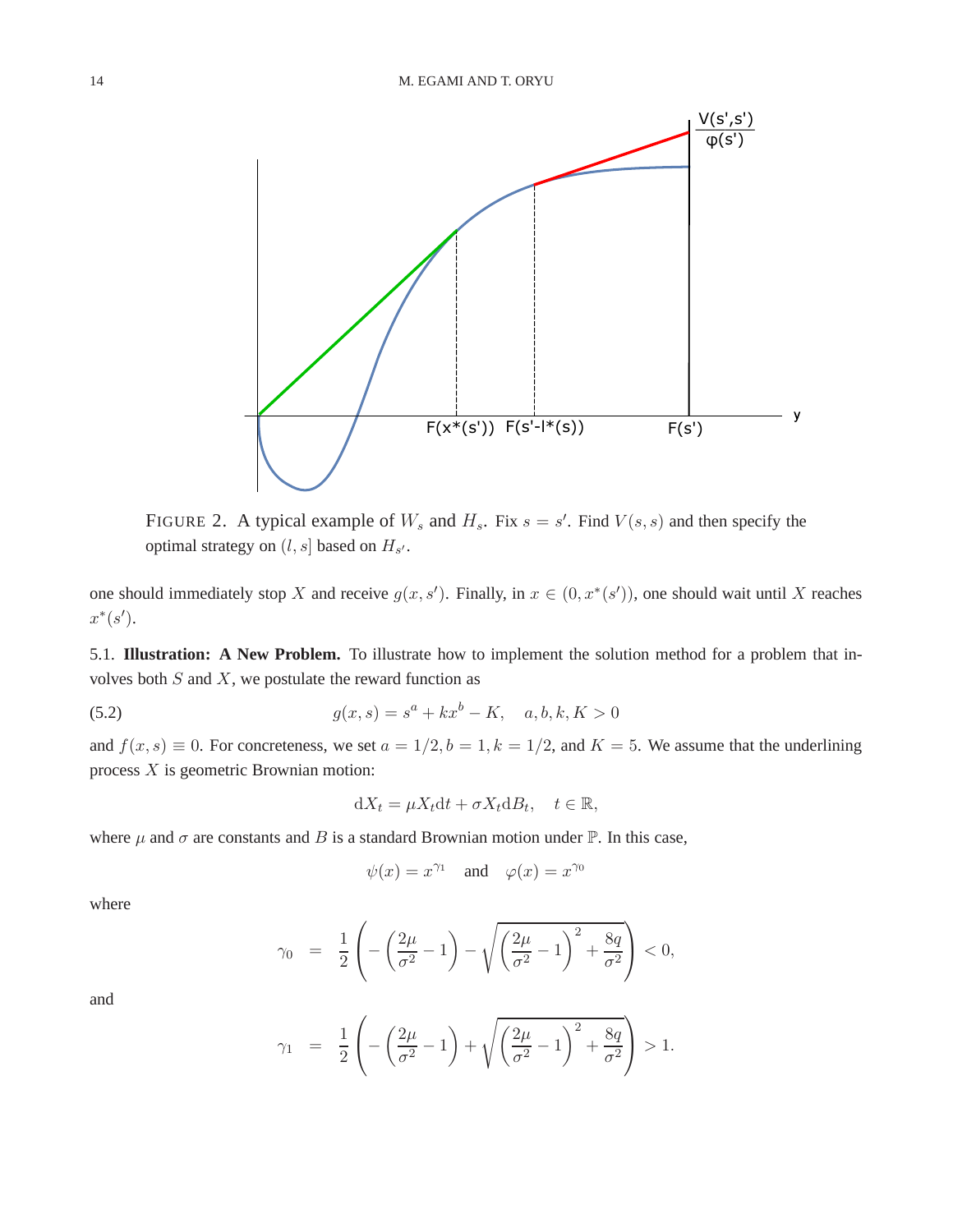For this reward  $g - \bar{f}$ , the value of  $\xi_l$  in [\(2.10\)](#page-4-2) is zero for any  $s \in \mathcal{I}$ .



<span id="page-14-0"></span>FIGURE 3. The solution  $(s, x)$ -diagram to the reward function [\(5.2\)](#page-13-2) in a schematic presentation (left) and in the real scale (right).

It should be helpful to preview the entire state space at the beginning. See Figure [3](#page-14-0) for optimal strategy: continuation and stopping region in the two-dimensional diagram. The left panel is for presenting in a schematic drawing. For different values of  $(s, x)$ , we see continuation regions  $C_1, C_2, C_3$  and stopping region Γ. The right panel is the real solution for this problem with parameters  $(\mu, \sigma, q) = (0.05, 0.25, 0.15)$ . According to the values of s, we have four regions: (i)  $s > \bar{s}$ , (iii)  $\underline{s} \leq s \leq \bar{s}$ , (ii)  $\hat{s} < s < \underline{s}$ , and (iv)  $s \leq \hat{s}$ . We shall explain how to find the value function and optimal strategy for each region. Note that for the ease of exposition, we handle  $\hat{s} < s < \underline{s}$ before we do <u>s</u>  $\leq$  s  $\leq$   $\overline{s}$ .

(i) Let us start with  $s > \overline{s}$ . First we need to find  $V(s, s)$ . Plug this s in [\(5.2\)](#page-13-2) and examine the reward function in the transformed space:

$$
H_s(y) = \frac{(g - \bar{f})(F^{-1}(y), s)}{\varphi(F^{-1}(y))} = \frac{\sqrt{s} + ky^{\frac{1}{\gamma_1 - \gamma_0}} - K}{y^{\frac{\gamma_0}{\gamma_1 - \gamma_0}}}, \quad y \in (0, \infty).
$$

Figure [4](#page-15-0) -(i) shows the function  $H_s(y)$  on [0,  $F(s)$ ]. For this s,  $H_s(y)$  is concave in the neighborhood of  $F(s)$  and Case (a) in Section [4](#page-6-0) applies. The map

$$
A(l): l \mapsto \frac{\varphi(s)}{\varphi(s-l)} \cdot \frac{F'(s)\varphi'(s)}{\varphi''(s)[F(s) - F(s-l)] + F'(s)\varphi'(s)} \cdot g(s-l, s)
$$

in [\(4.6\)](#page-8-4) is in Figure [4-](#page-15-0)(ii) and  $l_D^*(s) = 0.5371$  when  $s = 35$ .

Now we can find  $V(x, s)$  for  $x \in [0, s]$ . Following Section [5,](#page-12-0) we shall find the smallest concave majorant of  $H_{s_1}(y)$  that passes the origin and  $\left(F(s), \frac{V(s,s)}{\varphi(s)}\right)$  $\varphi(s)$ ). For this particular  $s$ , a diagram similar to Figure [2-](#page-13-1)(b) can be drawn: see Figure [4-](#page-15-0)(iii). The value function on the continuation region  $C_1$  (red line in the graph) is

$$
V(x,s) = W(F(x))\varphi(x) = \left(\beta_1(F(x) - F(s - l_D^*(s))) + H_s(F(s - l_D^*(s)))\right) \cdot \varphi(x)
$$
  

$$
\frac{dH_s(y)}{du}
$$

where  $\beta_1 = \frac{dH_s(y)}{dy}$ dy  $\bigg|_{y=F(s-l_D^*(s))}$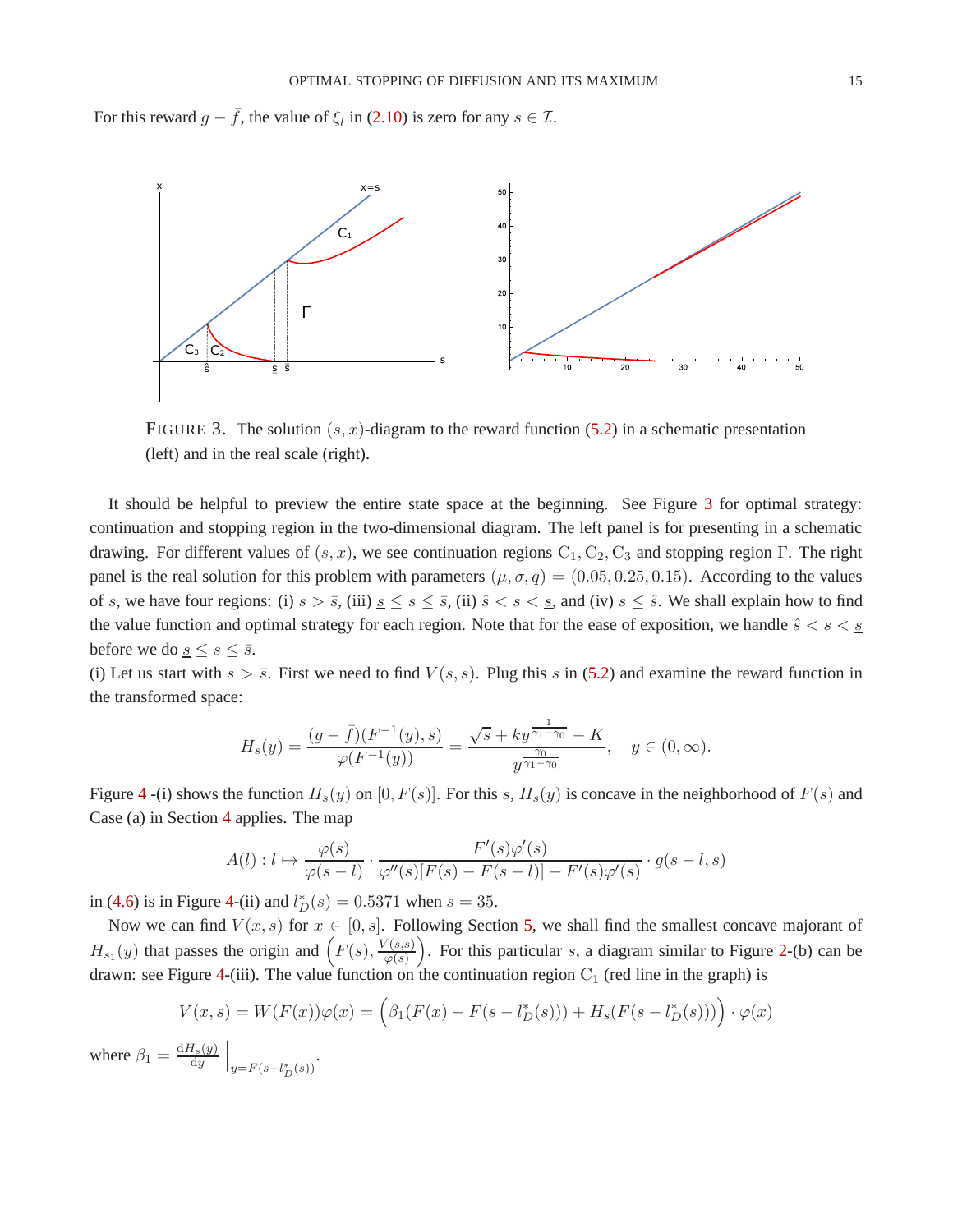In summary, the value function is



<span id="page-15-0"></span>FIGURE 4. The region  $s \in (\bar{s}, +\infty)$ . Note in panel (iii) for a better picture, the lower-left corner of the graph is not the origin.

(ii) Let us move on to the region  $\hat{s} < s < \underline{s}$  (before we examine  $\underline{s} \le s \le \overline{s}$ ). See Figure [5-](#page-16-1)(i) for the graph of  $H_s(y)$  in the transformed space. In the neighborhood of  $F(s)$ , the reward  $H_s(y)$  is concave but We have  $l_D^*(s) = 0$ for s in this region, so that  $V(s, s) = g(s, s)$ . On the other hand, for the reward function  $g(x, s)$  with this fixed  $s \in (\hat{s}, \underline{s}]$ , there is a point  $x^*(s)$  such that  $(0, x^*(s))$  is the continuation region. Let us see this situation in the transformed space. See Figure [5-](#page-16-1)(i) again. At the point  $F(x^*(s)) > F(s)$ , the smallest concave majorant  $W_s(y)$ of  $H<sub>s</sub>(y)$  is the line, from the origin, tangent to  $H<sub>s</sub>(y)$ . Hence the value function is

$$
V(x,s) = \begin{cases} (\beta_2 F(x)) \cdot \varphi(x) = \beta_2 \psi(x), & x \in (0, x^*(s)], \\ g(x,s), & x \in (x^*(s), s], \end{cases}
$$

where  $\beta_2 = \frac{dH_s(y)}{dy}$ dy  $\Big|_{y=F(x^*(s))}$ . Hence  $\beta_2\psi(x)$  is the value function in region C<sub>2</sub> in Figure [3.](#page-14-0) (iii) For  $s \leq s \leq \overline{s}$ , we have  $l_D^*(s) = 0$  so that the point  $(s, s)$  is in the stopping region. Moreover, there exist no points  $x^*(s)$  where the line from the origin becomes tangent to  $H_s(y)$ . Accordingly, the value function is

$$
V(x,s) = g(x,s) \quad x \in (0,s].
$$

In our parameters,  $s = 25$  and  $\bar{s}$  is very close;  $\bar{s} > 25$ .

(iv) Now we shall examine  $s \leq \hat{s}$ . As explained in Case (3) in Section [4,](#page-6-0) this  $\hat{s} = 8.6420$  satisfies  $\hat{s} = x^*(\hat{s})$ . See [\(4.12\)](#page-10-2). Following the argument there,  $V(s,s) = \frac{\psi(s)}{\psi(\hat{s})}(g - \bar{f})(x^*(\hat{s}), \hat{s})$ . Accordingly, the value function is

(5.3) 
$$
V(x,s) = \frac{\psi(x)}{\psi(\hat{s})}(g - \bar{f})(x^*(\hat{s}), \hat{s}), \quad x \in (0, s].
$$

This corresponds to region  $C_3$  in Figure [3.](#page-14-0)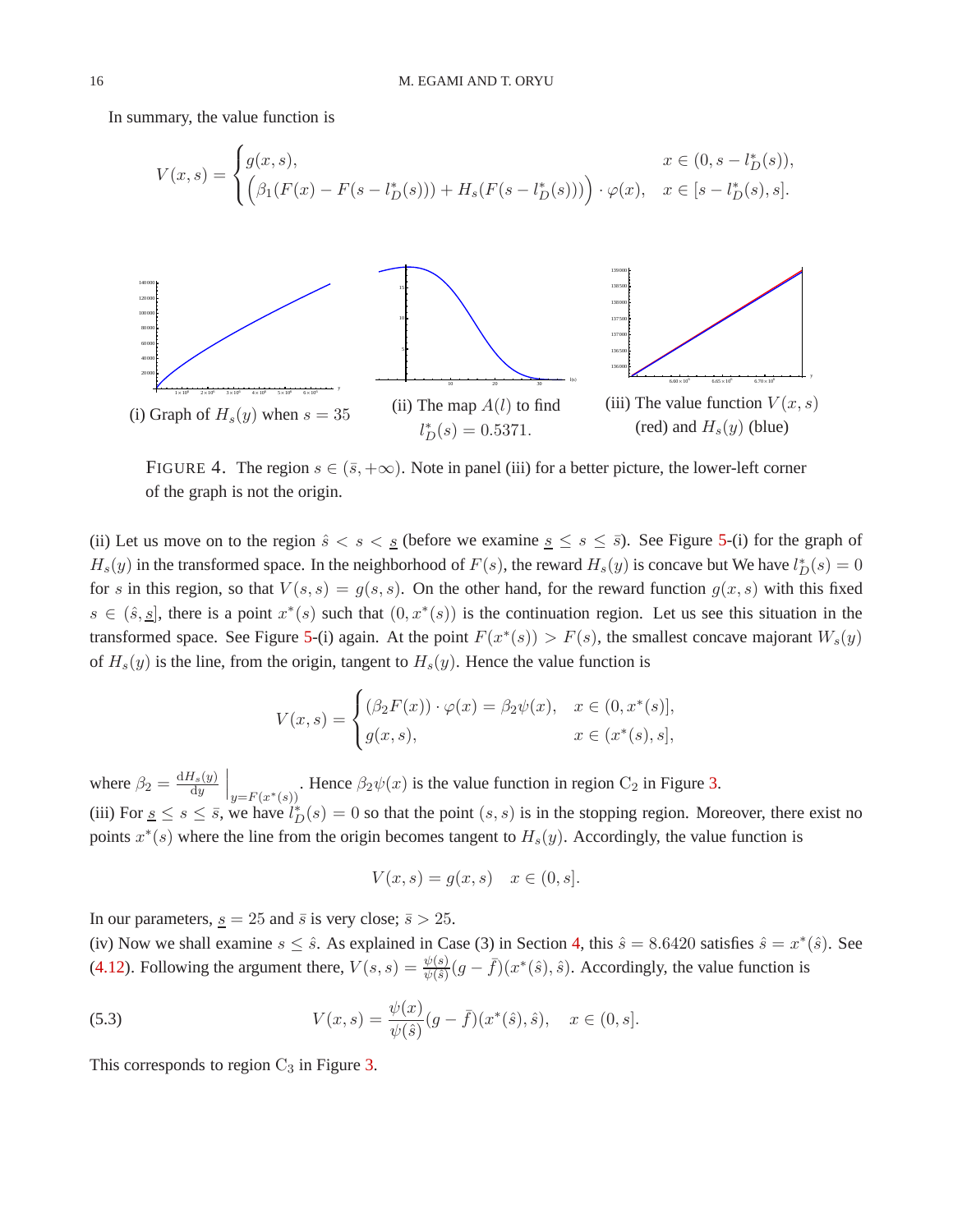

FIGURE 5. The region  $s \in (\hat{s}, \underline{s})$  (left) and  $s \in (0, \overline{s}]$  (right).

# <span id="page-16-1"></span>APPENDIX A. PROOF OF LEMMA [4.1](#page-9-0)

<span id="page-16-0"></span>Lemma [4.1](#page-8-0) is the following claim: *Under the assumption of Proposition* 4.1 with convex  $\log \varphi(\cdot)$ *, we have* 

(A.1) 
$$
\frac{V_{\epsilon}(s)}{\varphi(s)} = \alpha_s(\epsilon) \cdot \frac{V(s+\epsilon,s+\epsilon)}{\varphi(s+\epsilon)} \quad \text{where } \alpha_s(\epsilon) := \frac{\varphi'(s+\epsilon)}{\varphi'(s)}.
$$

*Proof.* (of the lemma) Recall [\(3.1\)](#page-4-3) for the definition of  $l_D(s)$ . In view of [\(3.4\)](#page-5-2), the probabilistic meaning of [\(4.2\)](#page-7-1) is that  $V_{\epsilon}(s)$  is attained when one chooses the excursion level  $l_D(s)$  optimally in the following optimal stopping: (A.2)

<span id="page-16-2"></span>
$$
V_\epsilon(s)=\sup_{l_D(s)}\mathbb{E}^{s,s}[e^{-qT_{s+\epsilon}}1\!\!1_{\{T_{s+\epsilon}\leq \tau_{s-l_D(s)}\}}V(s+\epsilon,s+\epsilon)+e^{-q\tau_{s-l_D(s)}}1\!\!1_{\{T_{s+\epsilon}>\tau_{s-l_D(s)}\}}(g-\bar f)(s-l_D(s),s)],
$$

that is, if the excursion from s does not reach the level of  $l_D(s)$  before X reaches  $s+\epsilon$ , one shall receive  $V(s+\epsilon, s+\epsilon)$  $\epsilon$ ) and otherwise, one shall receive the reward. By using the transformation [\(4.4\)](#page-8-5), one needs to consider the function  $(g-\bar{f})(x,s)$  $\frac{(\bar{f})(x,s)}{\varphi(x)}$  and the point  $\left(F(s+\epsilon), \frac{V(s+\epsilon,s+\epsilon)}{\varphi(s+\epsilon)}\right)$  $\varphi(s+\epsilon)$ in the  $(F(x), z(x)/\varphi(x))$ -plane. Then the value function of [\(A.2\)](#page-16-2) in this plane is the smallest concave majorant of  $\frac{(g-\bar{f})(x,s)}{\varphi(x)}$  which passes through the point  $(F(s+\epsilon), \frac{V(s+\epsilon,s+\epsilon)}{\varphi(s+\epsilon)})$  $\varphi(s+\epsilon)$  . It follows that  $\frac{V_{\epsilon}(s)}{\varphi(s)} \leq \frac{V(s+\epsilon, s+\epsilon)}{\varphi(s+\epsilon)}$  $\frac{(s+\epsilon,s+\epsilon)}{\varphi(s+\epsilon)}$ . As  $\epsilon \downarrow 0$ , it is clear that  $\frac{V(s+\epsilon,s+\epsilon)}{\varphi(s+\epsilon)} \downarrow \frac{V(s,s)}{\varphi(s)}$  $\frac{V(s,s)}{\varphi(s)}$  and  $\frac{V_{\epsilon}(s)}{\varphi(s)} \downarrow \frac{V(s,s)}{\varphi(s)}$  $\frac{\sqrt{(s,s)}}{\varphi(s)}$ . Suppose, for a contradiction, that we have

<span id="page-16-3"></span>(A.3) 
$$
\alpha_s(\epsilon) \frac{V(s+\epsilon, s+\epsilon)}{\varphi(s+\epsilon)} < \frac{V_{\epsilon}(s)}{\varphi(s)} < \frac{V(s+\epsilon, s+\epsilon)}{\varphi(s+\epsilon)},
$$

for all  $\epsilon > 0$ . This implies that the first term in [\(A.3\)](#page-16-3) goes to  $\frac{V(s,s)}{\varphi(s)}$  from below and the third term goes to the same limit from above. While the second inequality always hold, the first inequality leads to a contradiction to the fact that the function  $\epsilon \mapsto (1 - \alpha_s(\epsilon)) \frac{V(s+\epsilon, s+\epsilon)}{\varphi(s+\epsilon)}$  is continuous for all s.

Indeed, due to the monotonicity of  $\alpha_s(\epsilon) \frac{V(s+\epsilon,s+\epsilon)}{\omega(s+\epsilon)}$  $\frac{(s+\epsilon,s+\epsilon)}{\varphi(s+\epsilon)}$  in  $\epsilon$ , we would have  $\frac{V_{\epsilon}(s)}{\varphi(s)} > \frac{V(s,s)}{\varphi(s)} > \alpha_s(\epsilon) \frac{V(s+\epsilon,s+\epsilon)}{\varphi(s+\epsilon)}$  $\frac{s+\epsilon, s+\epsilon)}{\varphi(s+\epsilon)}$  for all  $\epsilon > 0$ . Hence one cannot make the distance between  $\frac{V(s+\epsilon,s+\epsilon)}{\varphi(s+\epsilon)}$  and  $\alpha_s(\epsilon) \frac{V(s+\epsilon,s+\epsilon)}{\varphi(s+\epsilon)}$  $\frac{s+\epsilon, s+\epsilon}{\varphi(s+\epsilon)}$  arbitrarily small without violating [\(A.3\)](#page-16-3). This shows that there exists an  $\epsilon' = \epsilon'(s)$  such that  $\epsilon < \epsilon'$  implies that  $\frac{V_{\epsilon}(s)}{\varphi(s)} \leq \alpha_s(\epsilon) \frac{V(s+\epsilon, s+\epsilon)}{\varphi(s+\epsilon)}$  $\frac{s+\epsilon,s+\epsilon)}{\varphi(s+\epsilon)}$ .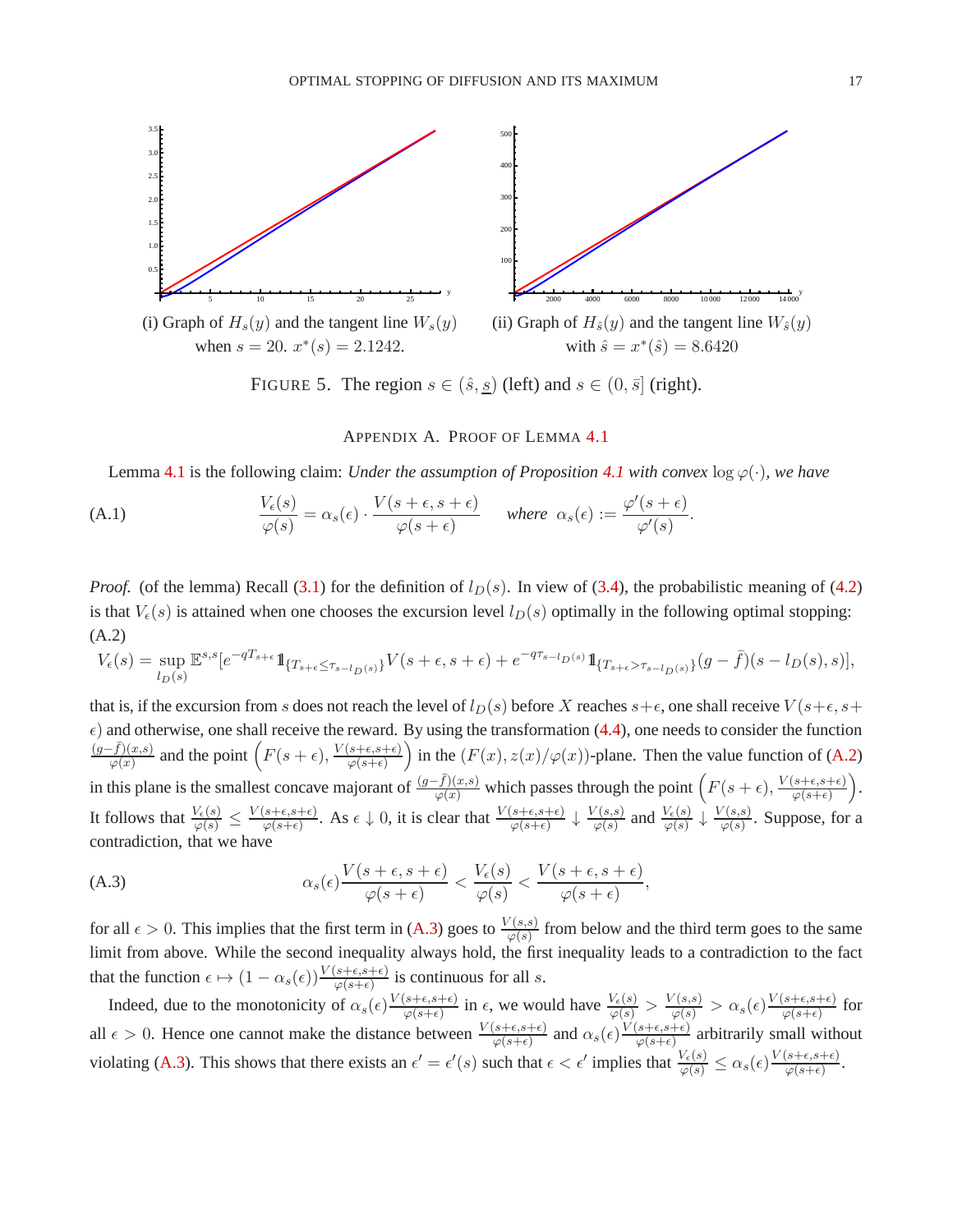On the other hand, in [\(A.2\)](#page-16-2), one could choose a stopping time  $\tau_{l_D(s)}$  that visits the left boundary l, then by reading [\(3.4\)](#page-5-2) with  $l_D(u) = u$  and  $m = s + \epsilon$ , [\(A.2\)](#page-16-2) becomes

$$
V_{\epsilon}(s) \geq \frac{\varphi(s)}{\varphi(s+\epsilon)} \exp\left(-\int_{s}^{s+\epsilon} \frac{F'(u)du}{F(u)-F(0+)}\right) V(s+\epsilon, s+\epsilon)
$$
  
> 
$$
\frac{\varphi(s)}{\varphi(s+\epsilon)} \exp\left(-\int_{s}^{s+\epsilon} \frac{F'(u)du}{F(u)}\right) V(s+\epsilon, s+\epsilon)
$$
  
> 
$$
\frac{\varphi(s)}{\varphi(s+\epsilon)} \frac{F(s)}{F(s+\epsilon)} V(s+\epsilon, s+\epsilon) = \frac{\psi(s)}{\psi(s+\epsilon)} V(s+\epsilon, s+\epsilon) = \mathbb{E}^{s,s}(e^{-qT_{s+\epsilon}}) V(s+\epsilon, s+\epsilon)
$$

for *any*  $\epsilon > 0$ . Since  $s \in \mathcal{I}$  is a regular point, the last expectation can be arbitrarily close to unity, monotonically in  $\epsilon$  (see page 89 [\[11\]](#page-19-9)). Now suppose that there were no  $\epsilon$ 's such that  $V_{\epsilon}(s) \ge V(s + \epsilon, s + \epsilon)$ . It follows that for any  $\epsilon$ , we would have

$$
V_{\epsilon}(s) > \mathbb{E}^{s,s}(e^{-qT_{s+\epsilon}})V(s+\epsilon, s+\epsilon) > \mathbb{E}^{s,s}(e^{-qT_{s+\epsilon}})V_{\epsilon}(s).
$$

Then by letting  $\epsilon \downarrow 0$ , it would be  $V(s) > V(s)$  for all  $s \in \mathcal{I}$ , which is absurd. Since the convergence of  $\mathbb{E}^{s,s}(e^{-qT_{s+\epsilon}}) \uparrow 1$  is monotone in  $\epsilon$ , there exists an  $\epsilon'' = \epsilon''(s) > 0$  such that  $\epsilon < \epsilon''$  implies that  $V_{\epsilon}(s) \geq$  $V(s + \epsilon, s + \epsilon)$ . By using the second assumption in the statement of Proposition, in particular [\(4.7\)](#page-8-2), for any s, we have  $\frac{V_{\epsilon}(s)}{\varphi(s)} \ge \alpha_s(\epsilon) \frac{V(s+\epsilon, s+\epsilon)}{\varphi(s+\epsilon)}$  $\frac{(s+\epsilon,s+\epsilon)}{\varphi(s+\epsilon)}$  for  $\epsilon < \epsilon''$ . This completes the proof of Lemma [4.1.](#page-9-0)

### APPENDIX B. ON THE SMOOTH-FIT PRINCIPLE

<span id="page-17-0"></span>Reference is made to Section [4.](#page-6-0) Another representation of  $V(s, s)$  is still possible. Continue to fix  $s \in \mathcal{I}$ . The smooth-fit principle is assumed to hold at an optimal point  $s - l_D^*(s)$  and we have  $(s - l_D^*(s), s)$  as a continuation region with the line  $L_s$  tangent to the function  $(g - \bar{f})(s - l_D(s), s)/\varphi(s - l_D^*(s))$  at  $y = F(s - l_D^*(s))$ . Then we have a first-order approximation of  $\frac{V(s+\epsilon,s+\epsilon)}{\varphi(s+\epsilon)}$ :

(B.1) 
$$
\frac{V(s+\epsilon, s+\epsilon)}{\varphi(s+\epsilon)} = \frac{V(s,s)}{\varphi(s)} + \gamma(s - l_D^*(s)) \cdot \epsilon F'(s)
$$

where

<span id="page-17-2"></span>(B.2)

<span id="page-17-1"></span>
$$
\gamma(s - l_D^*(s)) := \frac{1}{F'(s - l_D^*(s))} \left( \frac{(g - \bar{f})(s - l_D^*(s), s)}{\varphi(s - l_D^*(s))} \right)' \ge 0,
$$

the slope of  $L_s(y)$  at  $F(s - l_D^*(s))$ . See [\(4.5\)](#page-8-6). Equate equation [\(B.1\)](#page-17-1) with [\(4.3\)](#page-8-1) to obtain, for any  $\epsilon$  sufficiently close to zero,

$$
\left(\frac{V_{\epsilon}(s)}{\varphi(s)}-\frac{\epsilon P(s;l_D^*)(g-\bar{f})(s-l_D^*(s),s)}{\varphi(s-l_D^*(s))}\right)e^{\epsilon P(s;l_D^*)}=\frac{V(s,s)}{\varphi(s)}+\gamma(s-l_D^*(s))\cdot \epsilon F'(s).
$$

Since  $V_{\epsilon}(s) \mapsto V(s)$  as  $\epsilon \to 0$ ,

$$
\frac{V(s,s)}{\varphi(s)} = \lim_{\epsilon \downarrow 0} \frac{\gamma(s - l_D^*(s)) \cdot \epsilon F'(s) + \epsilon e^{\epsilon P(s; l_D^*)} P(s; l_D^*) \frac{(g - \bar{f})(s - l_D^*(s), s)}{\varphi(s - l_D^*(s))}}{e^{\epsilon P(s; l_D^*)} - 1}
$$
\n
$$
= \frac{\gamma(s - l_D^*(s))F'(s) + P(s; l_D^*) \frac{(g - \bar{f})(s - l_D^*(s), s)}{\varphi(s - l_D^*(s))}}{P(s; l_D^*)}
$$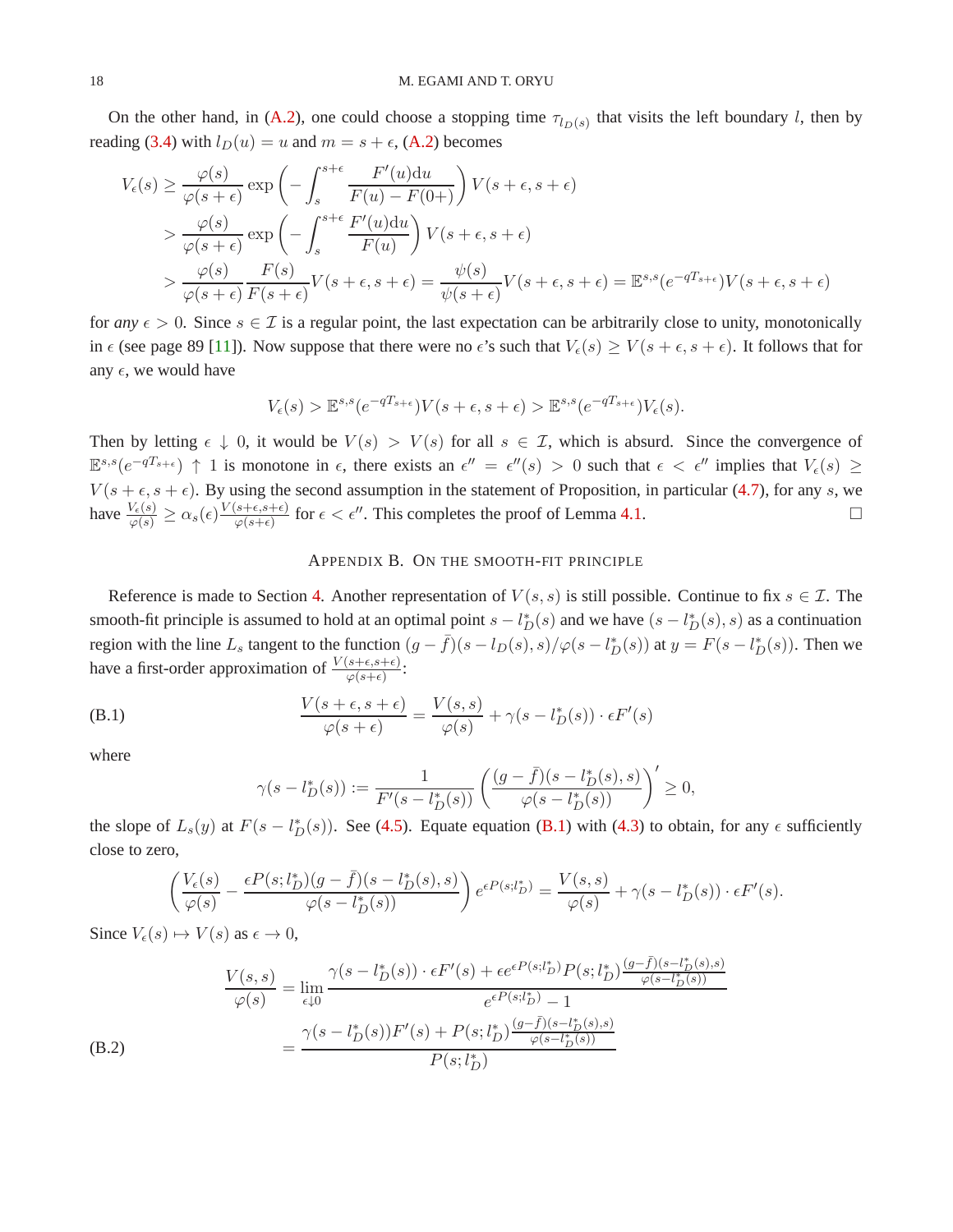where the last equality is obtained by L'Hôpital's rule. By multiplying  $\varphi(s)$  on both sides and performing some algebra, we have

<span id="page-18-7"></span>
$$
(B.3)
$$

$$
V(s,s) = \frac{\varphi(s)}{P(s;l_D^*(s))} \left[ \frac{F'(s)}{F'(s-l^*(D))} \left( \frac{(g-\bar{f})(s-l_D^*(s),s)}{\varphi(s-l_D^*(s))} \right)' + P(s;l_D^*(s)) \frac{(g-\bar{f})(s-l_D^*(s),s)}{\varphi(s-l_D^*(s))} \right].
$$

Let us mention some comments on the examples in Section [4.](#page-6-0) In Section [4.3.2](#page-11-0) of the perpetual put, for the  $l_D^*(s)$ , as can be seen from the Figure [1,](#page-11-1)  $V(s+\epsilon)/\varphi(s+\epsilon) = V(s,s)/\varphi(s)$ . Then [\(B.3\)](#page-18-7) (see also [\(B.2\)](#page-17-2)) reduces to a very simple form

$$
V(s,s) = \frac{\varphi(s)}{\varphi(s - l_D^*(s))} (g - \bar{f})(s - l_D^*(s), s),
$$

which is the same as  $(4.13)$ .

In the lookback option in Section [4.3.1,](#page-10-0) the case of  $k = 0$  was solved in the well-known [\[18\]](#page-19-3). For  $k = 0$ , the reward  $(g - \bar{f})(x, s)$  does not depend on x, so that we have further simplification of  $V(s, s)$ . A straightforward computation from [\(B.3\)](#page-18-7) below yields

<span id="page-18-8"></span>(B.4) 
$$
V(s,s) = \frac{\psi'(s - l^*)\varphi(s) - \psi(s)\varphi'(s - l^*)}{\psi'(s - l^*)\varphi(s - l^*) - \psi(s - l^*)\varphi'(s - l^*)} \cdot (g - \bar{f})(s)
$$

where we write  $l^* := l_D^*(s)$  for simplicity. It can be confirmed that [\(B.4\)](#page-18-8) for  $(g - \bar{f})(s) = s$  is the same as

$$
V(s,s) = \frac{s}{\gamma_1 - \gamma_0} \left( \gamma_1 \left( \frac{1}{\beta} \right)^{\gamma_0} - \gamma_0 \left( \frac{1}{\beta} \right)^{\gamma_1} \right)
$$

in [\[18\]](#page-19-3).

We comment on the assumption of the smooth-fit. When the reward function  $(g - \bar{f})(x, s)$  is a *nondecreasing function of the second argument and is differentiable in both arguments*, we have  $V(s + \epsilon, s + \epsilon) \ge V(s, s)$  and hence the approximation argument [\(B.1\)](#page-17-1) is valid. Note that in Figure [1,](#page-11-1) we have  $\frac{V(s,s)}{\varphi(s)} \geq$  $\frac{(g-\bar{f})(s-l_D^*(s),s)}{\varphi(s-l_D^*(s))}$  and the smooth-fit holds at  $s - l_D^*(s)$  in both cases.

### **REFERENCES**

- <span id="page-18-2"></span><span id="page-18-0"></span>[1] L. H. R. Alvarez. On the properties of r-excessive mappings for a class of diffusions. *Ann. Appl. Probab.*, 13 (4):1517– 1533, 2003.
- <span id="page-18-4"></span>[2] L. H. R. Alvarez and P. Matomäki. Optimal stopping of the maximum process. *J. Appl. Prob.*, 51:818–836, 2014.
- <span id="page-18-1"></span>[3] F. Avram, A. E. Kyprianou, and M. R. Pistorius. Exit problems for spectrally negative Lévy processes and applications to (Canadized) Russion options. *Ann. Appl. Probab.*, 14:215–235, 2004.
- <span id="page-18-5"></span>[4] J. Bertoin. *Levy processes ´* , volume 121 of *Cambridge Tracts in Mathematics*. Cambridge University Press, Cambridge, 1996.
- <span id="page-18-6"></span>[5] A. N. Borodin and P. Salminen. *Handbook of Brownian Motion - Facts and Formulae, Second Edition*. Birkhäuser, Basel, Boston, Berlin, 2002.
- <span id="page-18-3"></span>[6] E. Cinlar. *Probability and Stochastics*, volume 261 of *Graduate Texts in Mathematics*. Springer, Berlin Heidelberg, 2011.
- [7] S. Dayanik and I. Karatzas. On the optimal stopping problem for one-dimensional diffusions. *Stochastic Process. Appl.*, 107 (2):173–212, 2003.